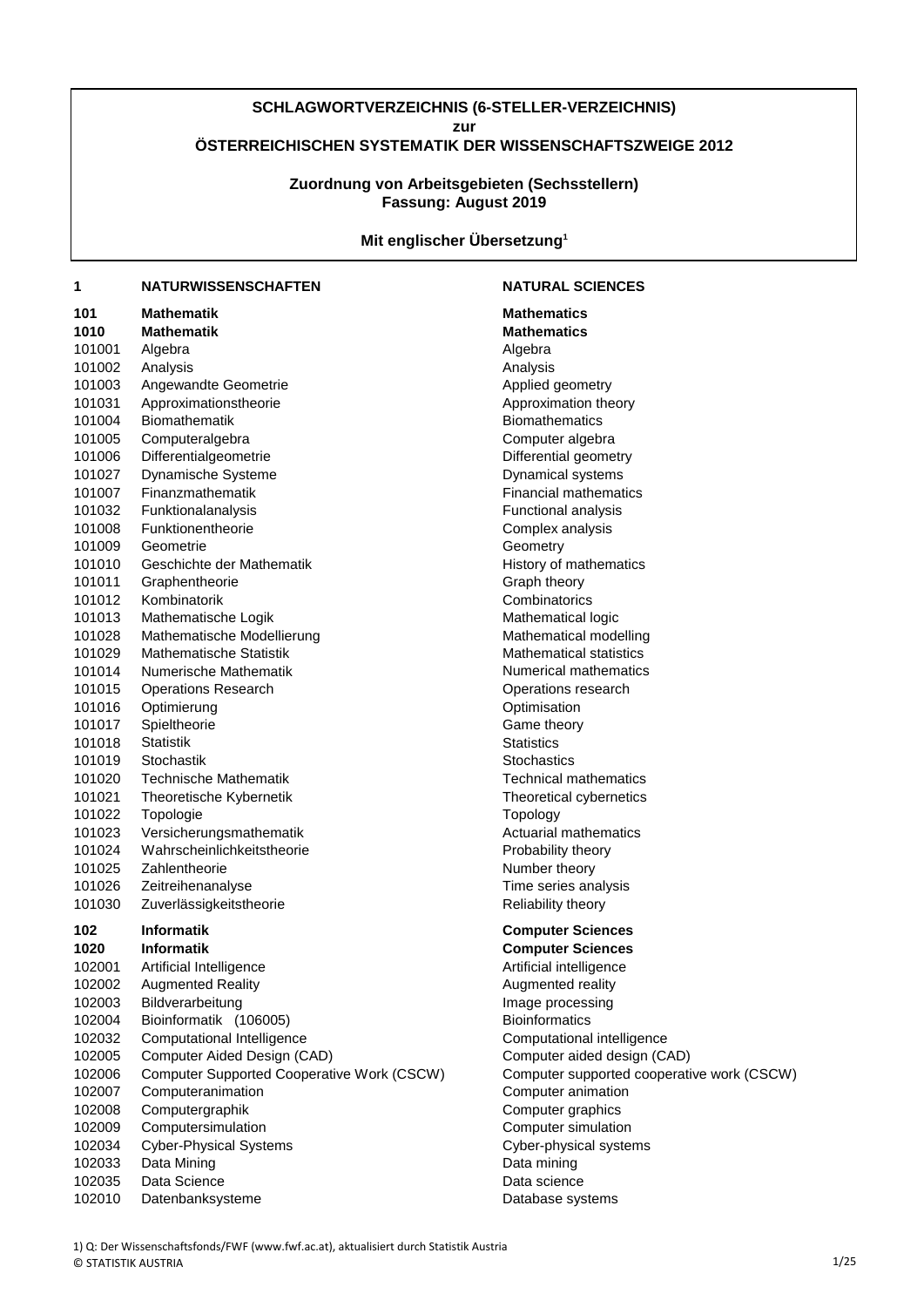102036 Digitale Barrierefreiheit Digital accessibility 102011 Formale Sprachen Formal languages 102012 Geschichte der Informatik History of computer science 102013 Human-Computer Interaction Human-computer interaction 102014 Informationsdesign Information design Information design 102015 Informationssysteme Information systems 102016 IT-Sicherheit **IT security** 102028 Knowledge Engineering Knowledge engineering Knowledge engineering 102017 Kryptologie Cryptology 102018 Künstliche Neuronale Netze **Artificial neural networks** Artificial neural networks 102019 Machine Learning Machine learning 102020 Medizinische Informatik (305905) Medical informatics 102021 Pervasive Computing **Pervasive Computing** Pervasive computing 102029 Praktische Informatik Practical computer science 102030 Semantische Technologien Semantic technologies 102022 Softwareentwicklung Software development 102023 Supercomputing Supercomputing Supercomputing Supercomputing 102031 Theoretische Informatik Theoretical computer science 102024 Usability Research Usability research 102025 Verteilte Systeme **Distributed systems** 102026 Virtual Reality **Victor Contract Contract Contract Virtual reality** Virtual reality 102037 Visualisierung von der Visualisation 102027 Web Engineering Web engineering **103 Physik, Astronomie Physics, Astronomy 1030 Physik, Astronomie Physics, Astronomy** 103001 Aerodynamik and a strong and a strong Aerodynamics 103039 Aerosolphysik and the state of the Aerosol physics and the Aerosol physics 103002 Akustik Acoustics 103003 Astronomie **Astronomy** Astronomy 103004 Astrophysik **Astrophysics** Astrophysics 103041 Astroteilchenphysik **Astroparticle physics** Astroparticle physics 103005 Atomphysik **Atomic physics** Atomic physics **Atomic physics** 103006 Chemische Physik Chemical physics 103043 Computational Physics Computational physics 103007 Dosimetrie **Dosimetrie** Dosimetry 103042 Elektronenmikroskopie Electron microscopy 103008 Experimentalphysik Experimental physics 103009 Festkörperphysik Solid state physics Solid state physics 103010 Geschichte der Physik History of physics 103011 Halbleiterphysik Semiconductor physics 103012 Hochenergiephysik High energy physics 103013 Ionenphysik Ion physics 103014 Kernphysik **Nuclear physics** Nuclear physics 103015 Kondensierte Materie Condensed matter 103016 Laserphysik Laser physics 103017 Magnetismus **Magnetismus** Magnetism 103018 Materialphysik metals physics and the Materials physics of the Materials physics 103019 Mathematische Physik Mathematical physics 103020 Oberflächenphysik Surface physics 103021 Optik Channels Controller Channels Controller Channels Controller Channels Controller Channels Controller 103040 Photonik **Photonics** 103022 Plasmaphysik Plasma physics 103023 Polymerphysik Polymer physics 103024 Quantenfeldtheorie Quantum field theory 103025 Quantenmechanik Quantum mechanics 103026 Quantenoptik Quantum optics 103027 Reaktorphysik Reactor physics 103028 Relativitätstheorie Theory of relativity 103029 Statistische Physik Statistical physics 103030 Strahlenphysik Radiation physics 103031 Strahlenschutz (302079) Radiation protection 103032 Strömungslehre Fluid mechanics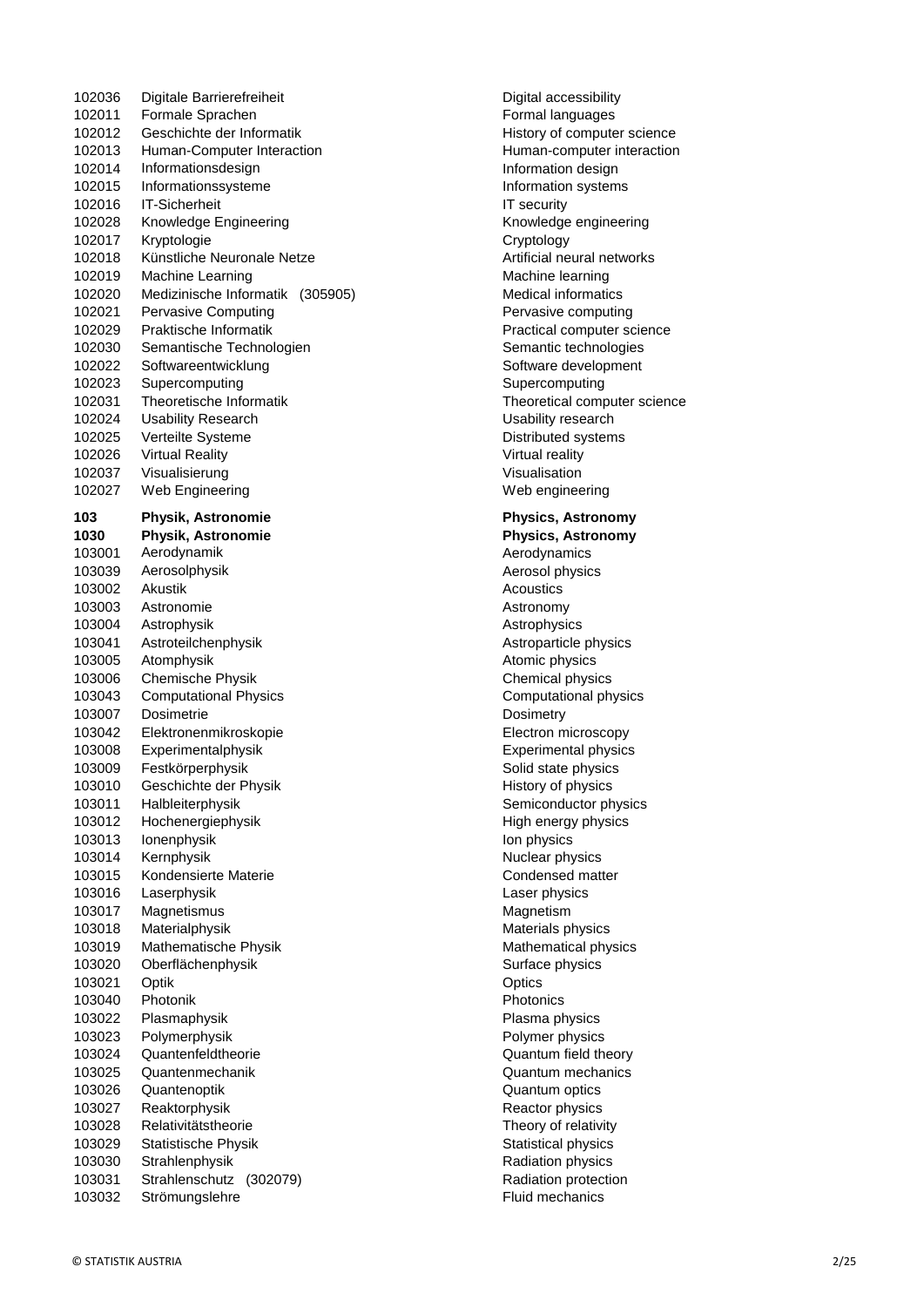| 103033                                                   | Supraleitung                                                                                              | Superco                                                     |
|----------------------------------------------------------|-----------------------------------------------------------------------------------------------------------|-------------------------------------------------------------|
| 103034                                                   | Teilchenphysik                                                                                            | Particle                                                    |
| 103035                                                   | Theoretische Mechanik                                                                                     | Theoret                                                     |
| 103036                                                   | <b>Theoretische Physik</b>                                                                                | Theoret                                                     |
| 103037                                                   | Umweltphysik                                                                                              | Environ                                                     |
| 103038                                                   | Weltraumforschung                                                                                         | Space e                                                     |
| 104                                                      | <b>Chemie</b>                                                                                             | <b>Chemis</b>                                               |
| 1040                                                     | <b>Chemie</b>                                                                                             | <b>Chemis</b>                                               |
| 104001                                                   | Allgemeine Chemie                                                                                         | Genera                                                      |
| 104002                                                   | Analytische Chemie                                                                                        | Analytic                                                    |
| 104003                                                   | Anorganische Chemie                                                                                       | Inorgan                                                     |
| 104004                                                   | Chemische Biologie                                                                                        | Chemic                                                      |
| 104005                                                   | Elektrochemie                                                                                             | Electrod                                                    |
| 104006                                                   | Festkörperchemie                                                                                          | Solid st                                                    |
| 104007                                                   | Geschichte der Chemie                                                                                     | History                                                     |
| 104008                                                   | Katalyse                                                                                                  | Catalys                                                     |
| 104009                                                   | Lebensmittelchemie                                                                                        | Food ch                                                     |
| 104010                                                   | Makromolekulare Chemie                                                                                    | Macrom                                                      |
| 104011                                                   | Materialchemie                                                                                            | Materia                                                     |
| 104012                                                   | Mikroanalyse                                                                                              | Microar                                                     |
| 104013                                                   | Naturstoffchemie                                                                                          | Natural                                                     |
| 104014                                                   | Oberflächenchemie                                                                                         | Surface                                                     |
| 104015                                                   | Organische Chemie                                                                                         | Organic                                                     |
| 104016                                                   | Photochemie                                                                                               | Photocl                                                     |
| 104017                                                   | Physikalische Chemie                                                                                      | Physica                                                     |
| 104018                                                   | Polymerchemie                                                                                             | Polyme                                                      |
| 104019                                                   | Polymerwissenschaften                                                                                     | Polyme                                                      |
| 104020                                                   | Radiochemie                                                                                               | Radiocl                                                     |
| 104024                                                   | Röntgenstrukturanalyse                                                                                    | X-ray st                                                    |
| 104025                                                   | Single-Molecule Chemistry                                                                                 | Single-r                                                    |
| 104026                                                   | Spektroskopie                                                                                             | Spectro                                                     |
| 104021                                                   | Strukturchemie                                                                                            | Structui                                                    |
| 104022                                                   | Theoretische Chemie                                                                                       | Theoret                                                     |
| 104023                                                   | Umweltchemie                                                                                              | Environ                                                     |
| 105                                                      | Geowissenschaften                                                                                         | Geosci                                                      |
| 1051                                                     | Geologie, Mineralogie                                                                                     | Geolog                                                      |
| 105101                                                   | Allgemeine Geologie                                                                                       | Genera                                                      |
| 105102                                                   | Allgemeine Geophysik                                                                                      | Genera                                                      |
| 105126<br>105103<br>105104<br>105105<br>105127<br>105106 | Angewandte Geophysik<br>Erdölgeologie<br>(207306)<br>Erosion<br>Geochemie<br>Geochronologie<br>Geodynamik | Applied<br>Petrole<br>Erosion<br>Geoche<br>Geochr<br>Geodyr |
| 105107                                                   | Geoelektrik                                                                                               | Geoele                                                      |
| 105128                                                   | Geomikrobiologie                                                                                          | Geomic                                                      |
| 105108                                                   | Geostatistik                                                                                              | Geosta                                                      |
| 105109                                                   | Geothermik                                                                                                | Geothe                                                      |
| 105110                                                   | Geschichte der Geologie                                                                                   | History                                                     |
| 105111                                                   | Gravimetrie                                                                                               | Gravim                                                      |
| 105112                                                   | Historische Geologie                                                                                      | Historic                                                    |
| 105113                                                   | Kristallographie                                                                                          | Crystall                                                    |
| 105114                                                   | Kulturgeologie                                                                                            | Cultural                                                    |
| 105115                                                   | Magnetik                                                                                                  | Magnet                                                      |
| 105116                                                   | Mineralogie                                                                                               | Mineral                                                     |
| 105117                                                   | Paläobotanik                                                                                              | Palaeol                                                     |
| 105118                                                   | Paläontologie                                                                                             | Palaeor                                                     |
| 105119                                                   | Petrographie                                                                                              | Petrogr                                                     |
| 105120                                                   | Petrologie                                                                                                | Petrolo                                                     |
| 105125                                                   | Petrophysik                                                                                               | Petroph                                                     |
| 105121                                                   | Sedimentologie                                                                                            | Sedime                                                      |

105122 Seismik Seismic

Superconductivity Particle physics Theoretical mechanics Theoretical physics Environmental physics Space exploration

## **104 Chemie Chemistry**

**1040 Chemie Chemistry** General chemistry Analytical chemistry Inorganic chemistry Chemical biology Electrochemistry Solid state chemistry History of chemistry Catalysis Food chemistry Macromolecular chemistry Materials chemistry Microanalysis Natural product chemistry Surface chemistry Organic chemistry Photochemistry Physical chemistry Polymer chemistry Polymer sciences Radiochemistry X-ray structural analysis 104025 Single-Molecule Chemistry Single-molecule chemistry Spectroscopy Structural chemistry Theoretical chemistry Environmental chemistry

## **105 Geowissenschaften Geosciences**

**1051 Geologie, Mineralogie Geology, Mineralogy** General geology General geophysics Applied geophysics Petroleum geology Geochemistry Geochronology Geodynamics Geoelectrics Geomicrobiology **Geostatistics Geothermics** History of geology **Gravimetry** Historical geology **Crystallography** Cultural geology Magnetics Mineralogy Palaeobotany Palaeontology Petrography Petrology Petrophysics Sedimentology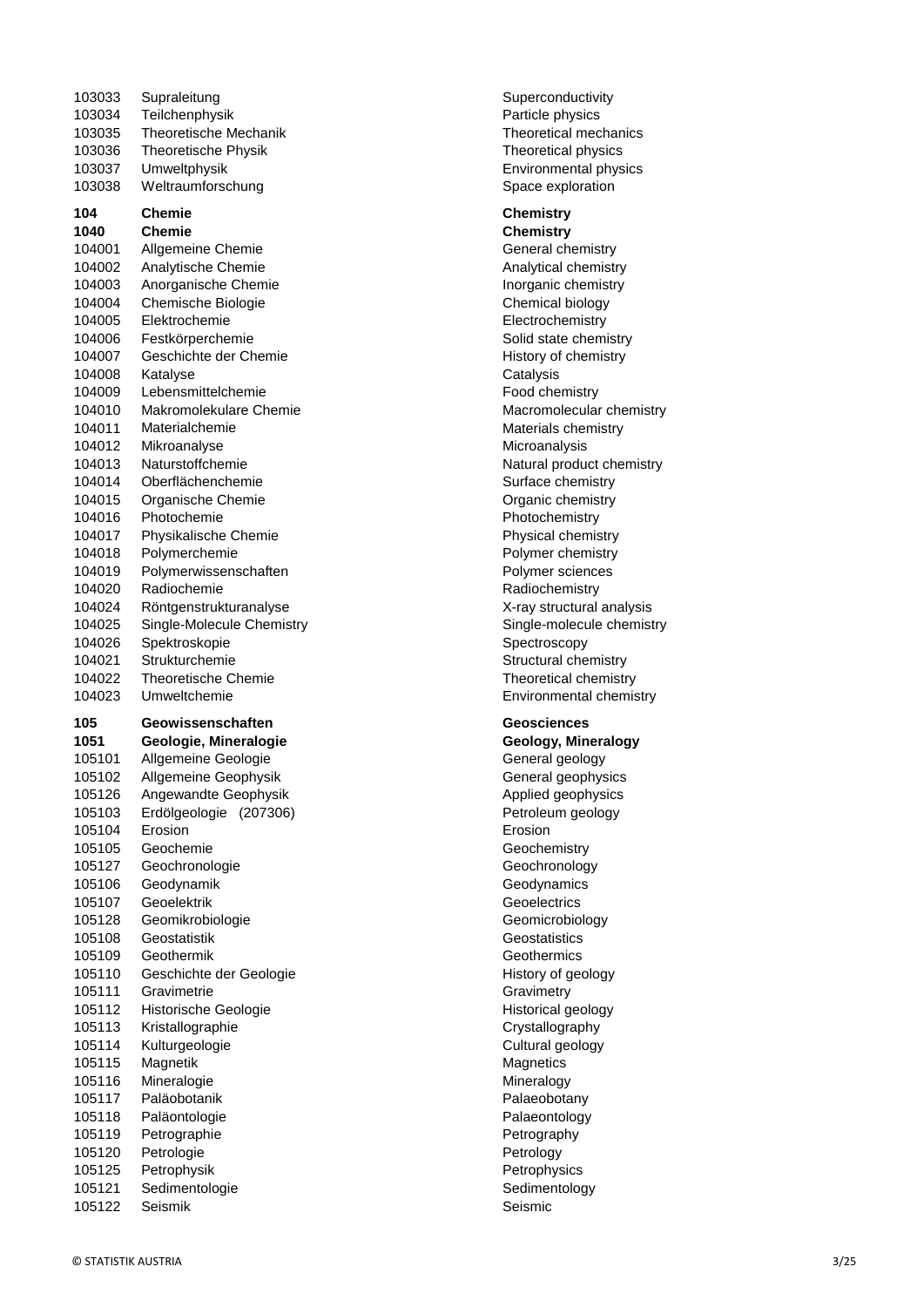| 105123                                                                                                                                                                                | Stratigraphie                                                                                                                                                                                                                                                                                                                                                                                    | Stratigraphy                                                                                                                                                                                                                                                                                                                                    |
|---------------------------------------------------------------------------------------------------------------------------------------------------------------------------------------|--------------------------------------------------------------------------------------------------------------------------------------------------------------------------------------------------------------------------------------------------------------------------------------------------------------------------------------------------------------------------------------------------|-------------------------------------------------------------------------------------------------------------------------------------------------------------------------------------------------------------------------------------------------------------------------------------------------------------------------------------------------|
| 105124                                                                                                                                                                                | <b>Tektonik</b>                                                                                                                                                                                                                                                                                                                                                                                  | <b>Tectonics</b>                                                                                                                                                                                                                                                                                                                                |
| 1052                                                                                                                                                                                  | Meteorologie, Klimatologie                                                                                                                                                                                                                                                                                                                                                                       | Meteorolog                                                                                                                                                                                                                                                                                                                                      |
| 105201                                                                                                                                                                                | Aeronomie                                                                                                                                                                                                                                                                                                                                                                                        | Aeronomy                                                                                                                                                                                                                                                                                                                                        |
| 105202                                                                                                                                                                                | Agrarmeteorologie                                                                                                                                                                                                                                                                                                                                                                                | Agricultural                                                                                                                                                                                                                                                                                                                                    |
| 105208                                                                                                                                                                                | Atmosphärenchemie                                                                                                                                                                                                                                                                                                                                                                                | Atmospheric                                                                                                                                                                                                                                                                                                                                     |
| 105203                                                                                                                                                                                | Bioklimatologie                                                                                                                                                                                                                                                                                                                                                                                  | Bioclimatolo                                                                                                                                                                                                                                                                                                                                    |
| 105207                                                                                                                                                                                | Gebirgsmeteorologie                                                                                                                                                                                                                                                                                                                                                                              | Mountain me                                                                                                                                                                                                                                                                                                                                     |
| 105204                                                                                                                                                                                | Klimatologie                                                                                                                                                                                                                                                                                                                                                                                     | Climatology                                                                                                                                                                                                                                                                                                                                     |
| 105205                                                                                                                                                                                | Klimawandel                                                                                                                                                                                                                                                                                                                                                                                      | Climate chai                                                                                                                                                                                                                                                                                                                                    |
| 105206                                                                                                                                                                                | Meteorologie                                                                                                                                                                                                                                                                                                                                                                                     | Meteorology                                                                                                                                                                                                                                                                                                                                     |
| 1053                                                                                                                                                                                  | Hydrologie                                                                                                                                                                                                                                                                                                                                                                                       | <b>Hydrology</b>                                                                                                                                                                                                                                                                                                                                |
| 105301                                                                                                                                                                                | Gewässerschutz                                                                                                                                                                                                                                                                                                                                                                                   | Water prote                                                                                                                                                                                                                                                                                                                                     |
| 105302                                                                                                                                                                                | Hydrochemie                                                                                                                                                                                                                                                                                                                                                                                      | Hydrochemi:                                                                                                                                                                                                                                                                                                                                     |
| 105303                                                                                                                                                                                | Hydrogeologie                                                                                                                                                                                                                                                                                                                                                                                    | Hydrogeolog                                                                                                                                                                                                                                                                                                                                     |
| 105304                                                                                                                                                                                | Hydrologie                                                                                                                                                                                                                                                                                                                                                                                       | Hydrology                                                                                                                                                                                                                                                                                                                                       |
| 105305                                                                                                                                                                                | Hydrometrie                                                                                                                                                                                                                                                                                                                                                                                      | Hydrometry                                                                                                                                                                                                                                                                                                                                      |
| 105306                                                                                                                                                                                | Ozeanographie                                                                                                                                                                                                                                                                                                                                                                                    | Oceanograp                                                                                                                                                                                                                                                                                                                                      |
| 105307                                                                                                                                                                                | Wassergüte                                                                                                                                                                                                                                                                                                                                                                                       | Water qualit                                                                                                                                                                                                                                                                                                                                    |
| 105308                                                                                                                                                                                | Wasserressourcen                                                                                                                                                                                                                                                                                                                                                                                 | Water resou                                                                                                                                                                                                                                                                                                                                     |
| 1054                                                                                                                                                                                  | <b>Physische Geographie</b>                                                                                                                                                                                                                                                                                                                                                                      | <b>Physical Ge</b>                                                                                                                                                                                                                                                                                                                              |
| 105401                                                                                                                                                                                | Biogeographie                                                                                                                                                                                                                                                                                                                                                                                    | Biogeograph                                                                                                                                                                                                                                                                                                                                     |
| 105402                                                                                                                                                                                | Bodengeographie                                                                                                                                                                                                                                                                                                                                                                                  | Soil geograp                                                                                                                                                                                                                                                                                                                                    |
| 105403                                                                                                                                                                                | Geoinformatik (207404, 507003)                                                                                                                                                                                                                                                                                                                                                                   | Geoinformat                                                                                                                                                                                                                                                                                                                                     |
| 105404                                                                                                                                                                                | Geomorphologie                                                                                                                                                                                                                                                                                                                                                                                   | Geomorphol                                                                                                                                                                                                                                                                                                                                      |
| 105405                                                                                                                                                                                | Geoökologie                                                                                                                                                                                                                                                                                                                                                                                      | Geoecology                                                                                                                                                                                                                                                                                                                                      |
| 105406                                                                                                                                                                                | Geschichte der Geographie (507004)                                                                                                                                                                                                                                                                                                                                                               | History of ge                                                                                                                                                                                                                                                                                                                                   |
| 105407                                                                                                                                                                                | Kartographie (207406, 507028)                                                                                                                                                                                                                                                                                                                                                                    | Cartography                                                                                                                                                                                                                                                                                                                                     |
| 105408                                                                                                                                                                                | Physische Geographie                                                                                                                                                                                                                                                                                                                                                                             | Physical geo                                                                                                                                                                                                                                                                                                                                    |
| 105409                                                                                                                                                                                | Topographie                                                                                                                                                                                                                                                                                                                                                                                      | Topography                                                                                                                                                                                                                                                                                                                                      |
| 1059<br>105901<br>105902<br>105907<br>105903<br>105904<br>105906<br>105905                                                                                                            | Sonstige und Interdisziplinäre<br>Geowissenschaften<br>Glaziologie<br>Naturgefahren<br>Polarforschung<br>Speläologie<br>Umweltforschung<br>Umweltgeowissenschaften<br>Umweltschutz                                                                                                                                                                                                               | Interdiscipli<br>not elsewhe<br>Glaciology<br>Natural haza<br>Polar resear<br>Speleology<br>Environment<br>Environment<br>Environment                                                                                                                                                                                                           |
| 106<br>1060<br>106055<br>106001<br>106002<br>106003<br>106004<br>106005<br>106056<br>106006<br>106007<br>106008<br>106009<br>106010<br>106011<br>106012<br>106013<br>106014<br>106015 | <b>Biologie</b><br><b>Biologie</b><br>Aerobiologie<br>Allgemeine Biologie<br>Biochemie<br>Biodiversitätsforschung<br><b>Bioethik</b><br>Bioinformatik (102004)<br>Biologische Anthropologie<br><b>Biophysik</b><br><b>Biostatistik</b><br><b>Botanik</b><br>Chronobiologie<br>Entwicklungsbiologie<br>Ersatzmethoden zu Tierversuchen<br>Evolutionsforschung<br>Genetik<br>Genomik<br>Geobotanik | <b>Biology</b><br><b>Biology</b><br>Aerobiology<br>General biol<br>Biochemistry<br>Biodiversity<br><b>Bioethics</b><br><b>Bioinformation</b><br>Biological ar<br><b>Biophysics</b><br><b>Biostatistics</b><br><b>Botany</b><br>Chronobiolo<br>Developmer<br>Alternatives<br>Evolutionary<br>Genetics<br>Genomics<br>Geobotany<br>History of bio |
| 106016<br>106017                                                                                                                                                                      | Geschichte der Biologie<br>Glykobiologie                                                                                                                                                                                                                                                                                                                                                         | <b>Glycobiology</b>                                                                                                                                                                                                                                                                                                                             |

#### **1052 Meteorologie, Klimatologie Meteorology, Climatology**

Aeronomy Agricultural meteorology Atmospheric chemistry **Bioclimatology** Mountain meteorology Climatology Climate change Meteorology

#### **1053 Hydrologie Hydrology**

Water protection Hydrochemistry Hydrogeology **Hydrology Hydrometry** Oceanography Water quality Water resources

#### **Physical Geography**

**Biogeography** Soil geography Geoinformatics Geomorphology Geoecology 04) History of geography Cartography Physical geography **Topography** 

### **Interdisciplinary Geosciences not elsewhere classified** Glaciology

Natural hazards Polar research Speleology Environmental research Environmental geosciences Environmental protection

## **106 Biologie Biology**

**1060 Biologie Biology** Aerobiology General biology **Biochemistry** Biodiversity research **Bioinformatics** Biological anthropology **Biophysics Biostatistics** Chronobiology Developmental biology Alternatives to animal testing Evolutionary research **Genetics** Genomics Geobotany History of biology Glycobiology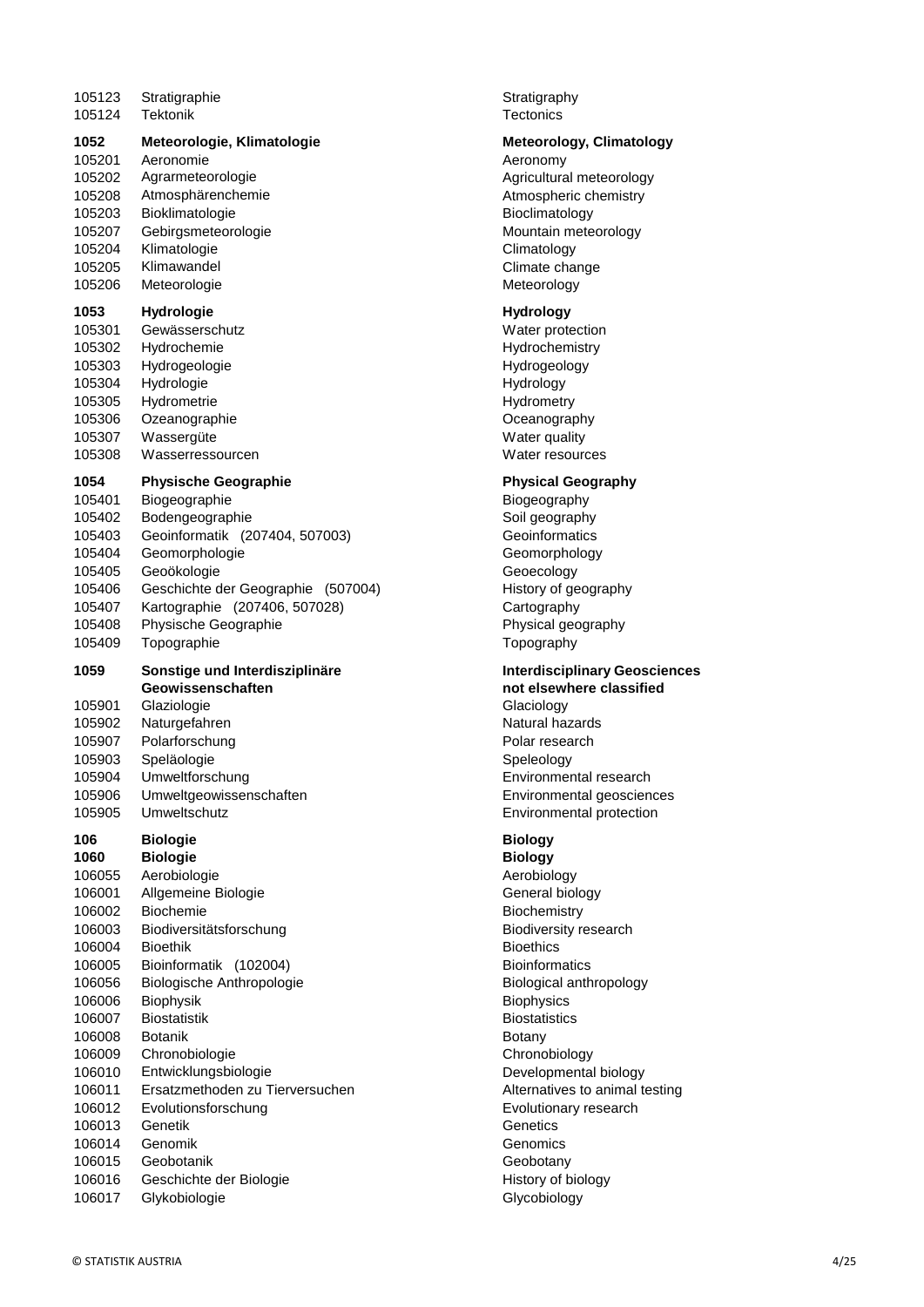106018 Humanbiologie **Human biology** Human biology 106019 Hydrobiologie entry and the Hydrobiology 106020 Limnologie Limnology 106021 Meeresbiologie metalson and a marine biology 106057 Metabolomik Metabolomics Metabolomics 106022 Mikrobiologie Microbiology 106023 Molekularbiologie Molecular biology 106024 Mykologie Mycology Mycology 106025 Neurobiologie (301402) 2001 106025 Neurobiology 106026 Ökosystemforschung Ecosystem research 106027 Ökotoxikologie Ecotoxicology 106028 Pflanzenanatomie Plant anatomy 106029 Pflanzenmorphologie **Plant morphology** Plant morphology 106030 Pflanzenökologie **Plant** ecology 106031 Pflanzenphysiologie **Plant physiology** Plant physiology 106032 Photobiologie Photobiology 106033 Phylogenie **Phylogenie** Phylogeny 106034 Phytochemie **Phytochemistry** Phytochemistry 106035 Phytogeographie **Phytogeography** 106036 Populationsgenetik **Population genetics** Population genetics 106037 Proteomik **Protection** Proteomics **Protection** Proteomics 106038 Reproduktionsbiologie Reproductive biology 106039 Stammzellenforschung Stem cell research 106040 Strahlenbiologie Radiation biology 106041 Strukturbiologie Structural biology Structural biology 106042 Systematische Botanik Systematic botany Systematic botany 106043 Systematische Zoologie Systematic zoology Systematic zoology 106044 Systembiologie Systems biology Systems biology 106045 Theoretische Biologie Theoretical biology 106046 Tieranatomie **Animal anatomy** Animal anatomy 106047 Tierökologie **Animal ecology** Animal ecology 106048 Tierphysiologie Animal physiology 106049 Ultrastrukturforschung Ultrastructure research 106050 Vegetationskunde Vegetation science 106051 Verhaltensbiologie Behavioural biology 106052 Zellbiologie (301114) Cell biology 106053 Zoogeographie Zoogeography 106054 Zoologie Zoology **107 Andere Naturwissenschaften Other Natural Sciences 1070 Andere Naturwissenschaften Other Natural Sciences** 107008 Archäobotanik Archaeobotany 107001 Archäometrie **Archaeometry** Archaeometry 107002 Bionik (211905) Bionics 107003 Geschichte der Naturwissenschaften History of natural sciences 107004 Humanökologie **Human ecology** Human ecology 107005 Lebensmitteluntersuchung (402009) Food testing 107006 Naturschutz Nature conservation 107007 Risikoforschung (211914) Risk research **2 TECHNISCHE WISSENSCHAFTEN TECHNICAL SCIENCES 201 Bauwesen Construction Engineering 2011 Bauingenieurwesen Civil Engineering**

201101 Baubetrieb Construction operation 201102 Baudynamik Structural dynamics and the Structural dynamics 201131 Baugeschichte Building history 201103 Bauphysik Building physics 201104 Baustatik Structural analysis and the Baustatic Structural analysis structural analysis 201105 Baustofflehre Construction material practice 201106 Bautechnik Structural engineering 201107 Betriebsfestigkeit (203002) Endurance strength 201108 Bruchmechanik (203003) Fracture mechanics 201109 Brückenbau Bridge construction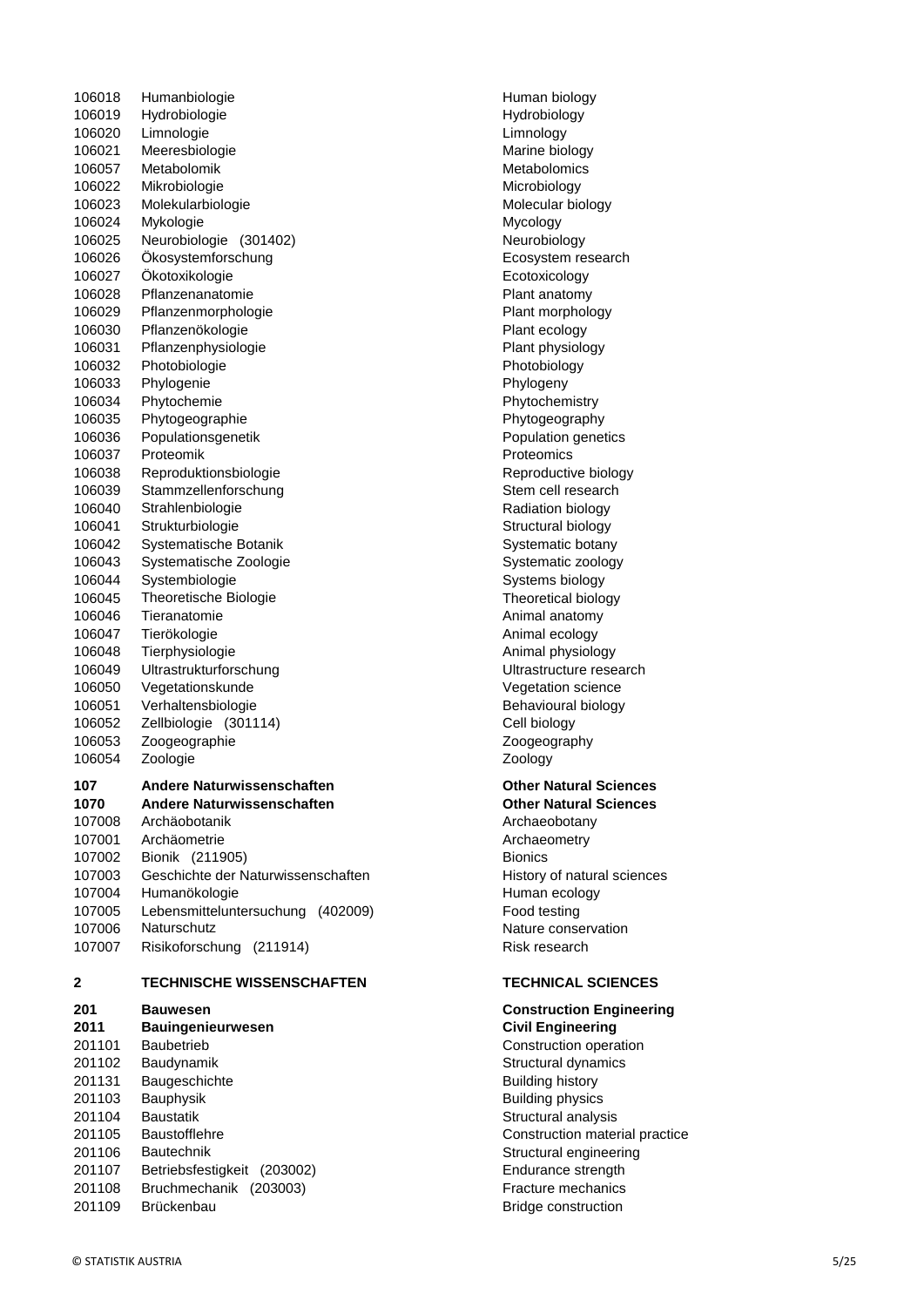|                  | Flussbau                                                   |
|------------------|------------------------------------------------------------|
| 201112           | Hochbau                                                    |
| 201113           | Holzbau                                                    |
| 201114           | Industriebau                                               |
| 201130           | Konstruktiver Glasbau                                      |
| 201115           | Konstruktiver Wasserbau                                    |
| 201116           | Landwirtschaftliches Bauwesen                              |
| 201117           | Leichtbau (203011)                                         |
| 201128           | Nachhaltiges Bauen                                         |
| 201118           | Siedlungswasserbau                                         |
| 201119           | Stahlbau                                                   |
| 201120           | Stahlbetonbau                                              |
| 201121           | Straßenbau (201304)                                        |
| 201122           | <b>Technischer Hochwasserschutz</b>                        |
| 201123           | Tiefbau                                                    |
| 201124           | Tragwerkslehre                                             |
| 201125           | Wasserbau                                                  |
| 201126           | Wasserkraftanlagenbau                                      |
| 201127           | Wildbach- und Lawinenverbauung                             |
|                  |                                                            |
| 2012             | <b>Architektur</b>                                         |
| 201201           | Architekturgeschichte                                      |
| 201202           | Architekturmodellbau                                       |
| 201203           | Architekturtheorie                                         |
| 201204           | <b>Barrierefreies Bauen</b>                                |
| 201205           | Bauforschung                                               |
| 201215           | <b>Baukulturelles Erbe</b>                                 |
| 201206           | Entwerfen                                                  |
| 201214           | Experimentelle Architektur                                 |
| 201207           | Gebäudelehre                                               |
| 201208           | Industriearchitektur                                       |
| 201209           | Innenarchitektur                                           |
|                  | Landschaftsarchitektur                                     |
| 201210           |                                                            |
| 201211           | Solararchitektur                                           |
| 201212           | Städtebau                                                  |
|                  | Wohnbau                                                    |
| 201213           |                                                            |
| 2013             | Verkehrswesen                                              |
| 201301           | Bahnbau                                                    |
| 201302           | Eisenbahnwesen                                             |
| 201303           | Seilbahnwesen                                              |
| 201304           | Straßenbau (201121)                                        |
| 201305           | Verkehrstechnik                                            |
| 201306           | Verkehrstelematik                                          |
| 201307           | Verkehrswirtschaft<br>(509016)                             |
|                  |                                                            |
| 2019             | <b>Sonstiges Bauwesen</b>                                  |
| 201901           | Altbausanierung                                            |
| 201905           | Bauen im Bestand                                           |
| 201902           | Bauökologie                                                |
| 201906           | Bauwerksbegrünung                                          |
| 201903           | Ingenieurbiologie                                          |
| 201904           | Vegetationstechnik                                         |
| 202              | Elektrotechnik, Elektronik, Informa                        |
| 2020             | Elektrotechnik, Elektronik, Informa                        |
|                  |                                                            |
| 202001           | Audiotechnik                                               |
| 202002           | Audiovisuelle Medien<br>(508002)                           |
| 202003<br>202004 | Automatisierungstechnik<br><b>Brain-Computer Interface</b> |

201132 Computational Engineering (203037) Computational engineering 201129 Erdbebeningenieurwesen Earthquake engineering 201110 Festigkeitslehre (203007) Strength of materials River engineering Building construction Timber engineering Industrial building Structural glass construction Structural hydraulic engineering Agricultural civil engineering Lightweight design Sustainable building Urban water supply and sanitation Steel construction Reinforced concrete construction Road construction Technical flood protection Underground engineering Structural design Hydraulic engineering Hydropower plant construction Torrent and avalanche control

#### **2012 Architektur Architecture**

History of architecture Architectural modelling Architectural theory Barrier-free building Building research Building cultural heritage Designing Experimental architecture Building typology Industrial architecture Interior design Landscape architecture Solar architecture Urban design Housing

#### **2013 Verkehrswesen Transportation**

Railway construction Railway engineering **Ropeways** Road construction Traffic engineering **Traffic telematics** Transport economics

#### **2019** Construction Engineering not elsewhere classified

Old building renovation Building within existing structures Building ecology Building-integrated vegetation Soil bioengineering Vegetation technology

**202 Elektrotechnik, Elektronik, Informationstechnik Electrical Engineering, Electronics, Information Engineering 2020 Electrical Engineering, Electronics, Information Engineering** Audio technology Audiovisual media **Automation** Brain-computer interface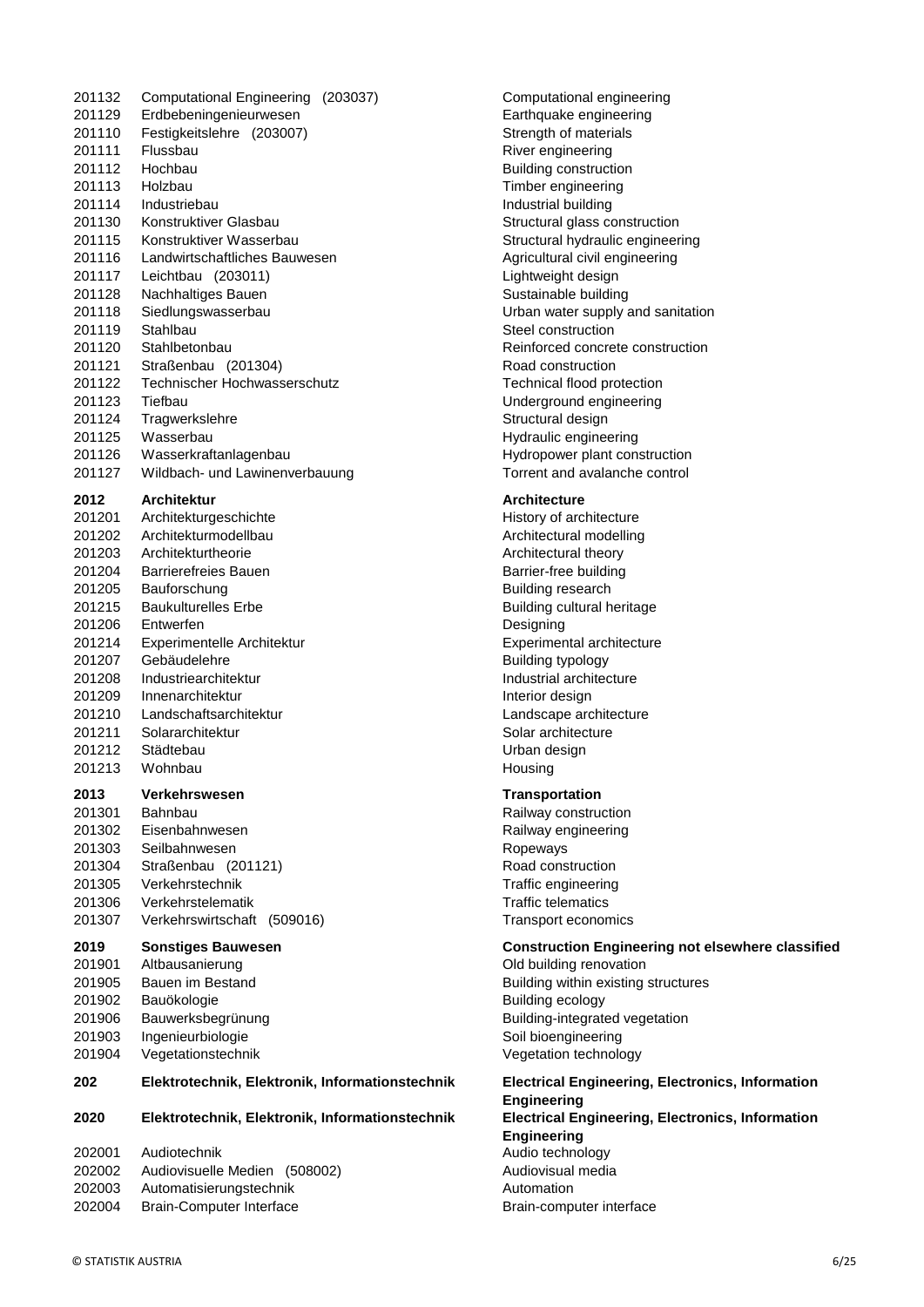202006 Computer Hardware Computer hardware Computer Integrated Manufacturing (CIM) Computer integrated manufacturing (CIM) Elektrische Anlagen Electrical power systems Elektrische Antriebstechnik Electrical drive engineering Elektrische Energietechnik Electric power engineering Elektrische Maschinen Electrical machines Elektrische Messtechnik Electrical measurement technology Elektromagnetische Verträglichkeit Electromagnetic compatibility Elektromagnetismus Electromagnetism Elektronik Electronics Elektrotechnik Electrical engineering Embedded Systems Embedded systems Halbleiterelektronik Semiconductor electronics Hochfrequenztechnik High frequency engineering Hochspannungstechnik High voltage engineering Industrielle Elektronik Industrial electronics Informationstechnik Information technology 202023 Integrierte Schaltkreise Integrated circuits Lasertechnik Laser technology Leistungselektronik Power electronics 202026 Lichttechnik Light technology 202027 Mechatronik (203015) Mechatronics 202028 Mikroelektronik Microelectronics Microelectronics Mikrowellentechnik Microwave engineering Nachrichtentechnik Communication engineering 202043 Netzwerksicherheit Network security 202031 Netzwerktechnik Network engineering Optische Nachrichtentechnik Optical communication engineering Photovoltaik Photovoltaics 202033 Radartechnik Radar technology Regelungstechnik Control engineering 202035 Robotik Robotics 202036 Sensorik Sensor systems 202037 Signalverarbeitung Signal processing Technische Informatik Computer engineering Telekommunikation Telecommunications Theoretische Elektrotechnik Theoretical electrical engineering Übertragungstechnik Transmission technology **Maschinenbau Mechanical Engineering Maschinenbau Mechanical Engineering** 203001 Apparatebau Apparatus engineering Betriebsfestigkeit (201107) Endurance strength Brennstoffzellentechnik Fuel cell technology Bruchmechanik (201108) Fracture mechanics Computational Engineering (201132) Computational engineering 203004 Fahrzeugtechnik Automotive technology Fahrzeugtechnik Automotive technology Feinwerktechnik Precision engineering 203006 Fertigungstechnik **Production engineering**  Festigkeitslehre (201110) Strength of materials Fördertechnik Conveyor technology 203032 Generative Fertigungsverfahren Additive manufacturing Hydraulische Antriebstechnik Hydraulic drive technology Kältetechnik Refrigeration engineering 203010 Klimatechnik Air conditioning technology Konstruktionslehre Engineering design Kontinuumsmechanik Continuum mechanics Leichtbau (201117) Lightweight design 203012 Luftfahrttechnik Aerospace engineering 203013 Maschinenbau Mechanical engineering Maschinendynamik Machine dynamics Mechatronik (202027) Mechatronics

202005 Computer Architektur Computer architecture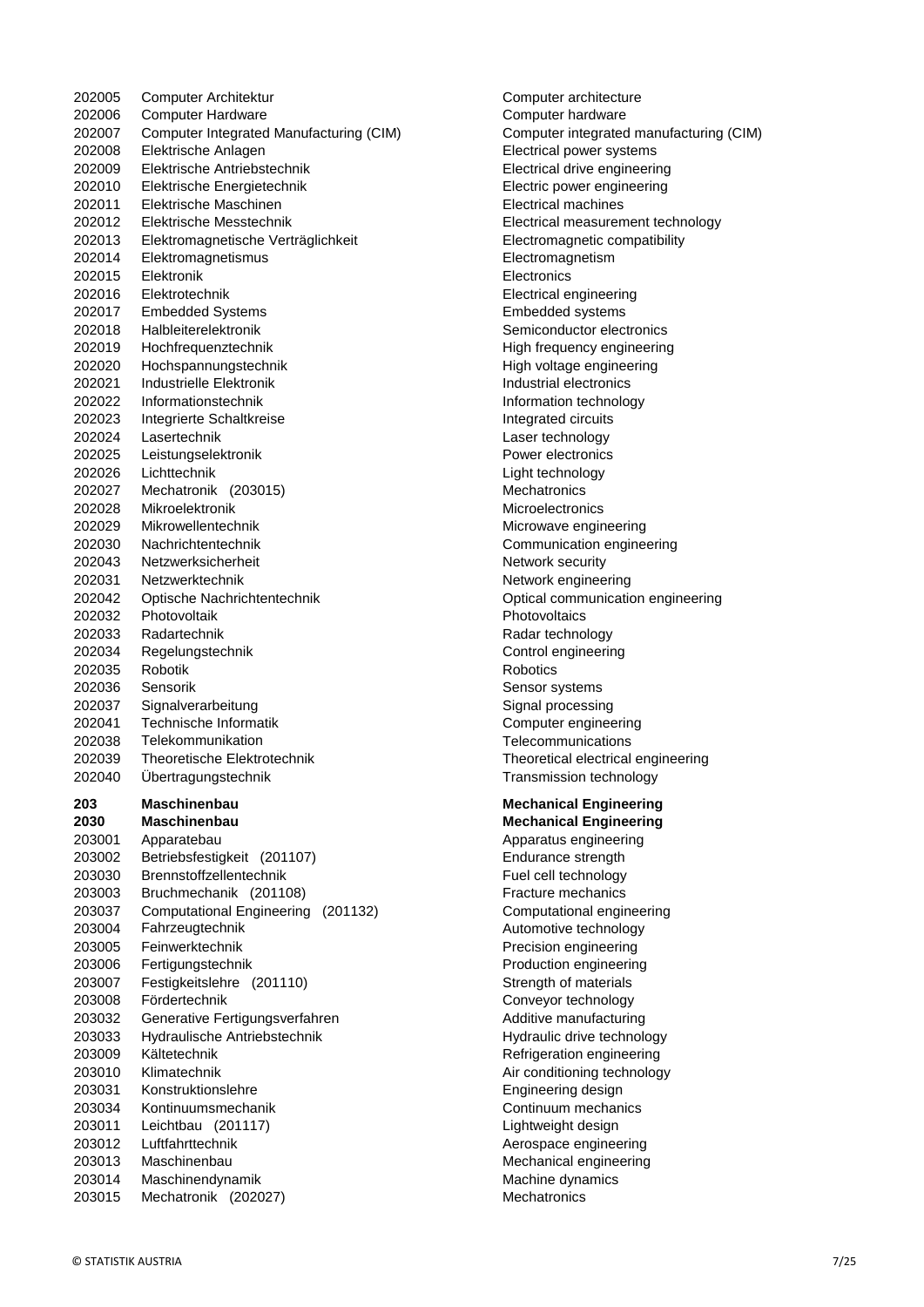| 203016 | Messtechnik                                                |
|--------|------------------------------------------------------------|
| 203017 | Mikromechanik                                              |
| 203018 | Montanmaschinenbau                                         |
| 203019 | Reaktortechnik                                             |
| 203020 | Schweißtechnik                                             |
| 203021 | Strömungsmaschinen                                         |
| 203022 | Technische Mechanik                                        |
| 203023 | Thermische Turbomaschinen                                  |
| 203024 | Thermodynamik                                              |
| 203035 | Thermoprozesstechnik                                       |
| 203025 | Tribologie                                                 |
| 203026 | Umformtechnik                                              |
| 203027 |                                                            |
|        | Verbrennungskraftmaschinen<br>Waffen- und Munitionstechnik |
| 203036 |                                                            |
| 203028 | Wärmetechnik                                               |
| 203029 | Werkzeugbau                                                |
| 204    | <b>Chemische Verfahrenstechnik</b>                         |
| 2040   | <b>Chemische Verfahrenstechnik</b>                         |
| 204001 | Anorganisch-chemische Technologie                          |
| 204002 | Chemische Reaktionstechnik                                 |
| 204003 | Chemische Verfahrenstechnik                                |
| 204006 | Mechanische Verfahrenstechnik                              |
| 204004 | Organisch-chemische Technologie                            |
|        | Raffinerietechnik                                          |
| 204005 |                                                            |
| 204007 | Thermische Verfahrenstechnik                               |
| 205    | Werkstofftechnik                                           |
| 2050   | Werkstofftechnik                                           |
| 205001 | Baustoffprüfung                                            |
| 205002 | Beschichtungstechnik                                       |
| 205003 | Feuerfeste Materialien                                     |
| 205004 | Funktionsmaterialien                                       |
| 205005 | Gesteinshüttenkunde                                        |
| 205006 | Holzforschung                                              |
| 205007 | Holzschutzmittel                                           |
| 205008 | Holztechnologie                                            |
| 205009 | Keramische Werkstoffe                                      |
| 205010 | Korrosionsschutzmittel                                     |
| 205011 | Kunststofftechnik                                          |
| 205012 |                                                            |
|        |                                                            |
|        | Kunststoffverarbeitung                                     |
| 205019 | Materialwissenschaften                                     |
| 205013 | Schadensanalytik                                           |
| 205014 | Textiltechnik                                              |
| 205015 | Verbundwerkstoffe                                          |
| 205016 | Werkstoffprüfung                                           |
| 205017 | Werkstofftechnik                                           |
| 205018 | Zellstoff- und Papiertechnik                               |
| 206    | <b>Medizintechnik</b>                                      |
| 2060   | <b>Medizintechnik</b>                                      |
| 206001 | <b>Biomedizinische Technik</b>                             |
|        |                                                            |
| 206002 | Elektromedizinische Technik                                |
| 206003 | Medizinische Physik (302044)                               |
| 206004 | Medizintechnik                                             |
| 206005 | Prothetik                                                  |
| 206006 | Rehabilitationstechnik                                     |
| 207    | Umweltingenieurwesen, Angewandte                           |
|        | Geowissenschaften                                          |
| 2071   | <b>Umwelttechnik</b>                                       |
| 207101 | Abfalltechnik                                              |
| 207102 | Abluftreinigung                                            |
| 207103 | Abwasserreinigung                                          |

Measurement engineering **Micromechanics** Heavy machinery construction Reactor technology Welding engineering Fluid-flow machinery Technical mechanics Thermal turbomachinery **Thermodynamics** Thermal processing technology **Tribology** Forming Internal combustion engines Weapons and munitions technology Thermal engineering Tool construction

#### **204 Chemische Verfahrenstechnik Chemical Process Engineering 2040 Chemische Verfahrenstechnik Chemical Process Engineering**

204001 Anorganisch-chemische Technologie Inorganic chemical technology Chemical reaction engineering Chemical process engineering Mechanical process engineering Organic chemical technology Refining technology Thermal process engineering

#### **205 Werkstofftechnik Materials Engineering 2050 Werkstofftechnik Materials Engineering**

Building materials testing Coating technology **Refractories** Functional materials Ceramics engineering Wood research Wood preservatives Wood technology Ceramic materials **Anticorrosives** Polymer engineering Polymer processing Material sciences Failure analysis Textile technology **Composites** Materials testing Materials engineering Pulp and paper technology

## **Medical Engineering**

**Medical Engineering** Biomedical engineering Electro-medical engineering Medical physics Medical engineering Prosthetics Rehabilitation technology

#### **Environmental Engineering, Applied Geosciences**

#### *<u>Environmental Engineering</u>*

Waste engineering Exhaust air purification Wastewater treatment g and alternative Remediation of contaminated sites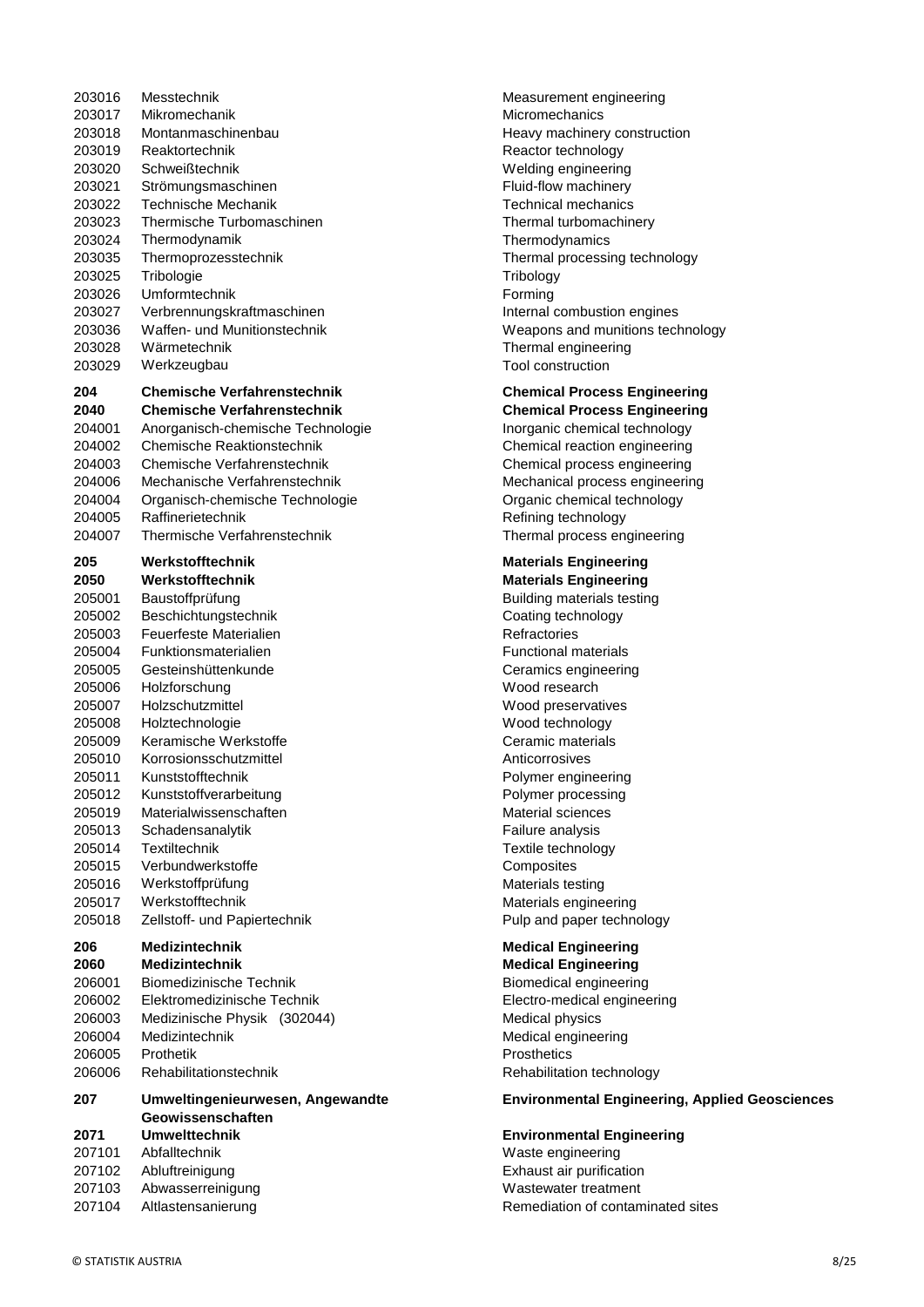| 207106                   | <b>Erneuerbare Energie</b>                                                                                              | Renewable                                                      |
|--------------------------|-------------------------------------------------------------------------------------------------------------------------|----------------------------------------------------------------|
| 207107                   | Luftreinhaltung                                                                                                         | Air pollution                                                  |
| 207108                   | Recycling                                                                                                               | Recycling                                                      |
| 207109                   | Schadstoffemission                                                                                                      | Pollutant em                                                   |
| 207110                   | <b>Technischer Umweltschutz</b>                                                                                         | Technical er                                                   |
| 207111                   | Umwelttechnik                                                                                                           | Environmen                                                     |
| 207112                   | Wasseraufbereitung                                                                                                      | Water treatr                                                   |
| 207113                   | Wasserinfrastruktur                                                                                                     | Water infras                                                   |
| 207114                   | Wasserwirtschaft                                                                                                        | Water mana                                                     |
| 2072                     | Ingenieurgeologie, Geotechnik                                                                                           | <b>Engineering</b>                                             |
| 207201                   | Bodenmechanik                                                                                                           | Soil mechar                                                    |
| 207202                   | Erdbau                                                                                                                  | Earthworks                                                     |
| 207203                   | Felsmechanik                                                                                                            | Rock mecha                                                     |
| 207204                   | Geotechnik                                                                                                              | Geotechnics                                                    |
| 207205                   | Grundbau                                                                                                                | Foundation                                                     |
| 207206                   | Ingenieurgeologie                                                                                                       | Engineering                                                    |
| 207207                   | Tunnelbau                                                                                                               | Tunnelling                                                     |
| 207208                   | Tunnelbelüftung                                                                                                         | Tunnel venti                                                   |
| 2073                     | Bergbau, Erdölgewinnung                                                                                                 | <b>Mining, Pet</b>                                             |
| 207301                   | Aufbereitung mineralischer Rohstoffe                                                                                    | Processing                                                     |
| 207302                   | Bergbaukunde                                                                                                            | Mining engir                                                   |
| 207303                   | Bergschadenkunde                                                                                                        | Mining dama                                                    |
| 207304                   | Erdgasgewinnung                                                                                                         | Natural gas                                                    |
| 207305                   | Erdgastechnik                                                                                                           | Natural gas                                                    |
| 207306                   | Erdölgeologie (105103)                                                                                                  | Petroleum g                                                    |
| 207307                   | Erdölgewinnung                                                                                                          | Petroleum p                                                    |
| 207308                   | Erdöltechnik                                                                                                            | Petroleum e                                                    |
| 207309                   | Geschichte des Bergbaus                                                                                                 | History of m                                                   |
| 207310                   | Gewinnung mineralischer Rohstoffe                                                                                       | Extraction of                                                  |
| 207311                   | Lagerstättenkunde                                                                                                       | Economic go                                                    |
| 207312                   | Markscheidekunde                                                                                                        | Mine survey                                                    |
| 207313                   | Tiefbohrtechnik                                                                                                         | Drilling engil                                                 |
| 207314                   | Untertagebau                                                                                                            | Undergroun                                                     |
| 2074                     | Geodäsie, Vermessungswesen                                                                                              | Geodesy, S                                                     |
| 207401                   | 3D-Vermessung                                                                                                           | 3D-surveyin                                                    |
| 207402                   | Fernerkundung                                                                                                           | Remote sen                                                     |
| 207403                   | Geodäsie                                                                                                                | Geodesy                                                        |
| 207404                   | Geoinformatik (105403, 507003)                                                                                          | Geoinformat                                                    |
| 207405                   | Ingenieurgeodäsie                                                                                                       | Engineering                                                    |
| 207406                   | Kartographie (105407, 507028)                                                                                           | Cartography                                                    |
| 207407                   | Katastervermessung                                                                                                      | Cadastral su                                                   |
| 207408                   | Landesvermessung                                                                                                        | Land survey                                                    |
| 207409                   | Navigationssysteme                                                                                                      | Navigation s                                                   |
| 207410                   | Photogrammetrie                                                                                                         | Photogramn                                                     |
| 207411                   | Satellitengeodäsie                                                                                                      | Satellite ged                                                  |
| 207412                   | Satellitengestützte Koordinatenmessung                                                                                  | Satellite-bas                                                  |
| 207413                   | Vermessungswesen                                                                                                        | Surveying                                                      |
| 2079<br>207902<br>207901 | Sonstiges Umweltingenieurwesen, Angewandte<br>Geowissenschaften<br><b>Computational Geosciences</b><br>Offshore-Technik | <b>Environmer</b><br>not elsewh<br>Computation<br>Offshore ted |
| 208                      | Umweltbiotechnologie                                                                                                    | <b>Environmer</b>                                              |
| 2080                     | Umweltbiotechnologie                                                                                                    | <b>Environmer</b>                                              |
| 208001                   | <b>Bioremediation</b>                                                                                                   | Bioremediat                                                    |
| 208002                   | Ethik in der Umweltbiotechnologie                                                                                       | Environmen                                                     |
| 208003                   | Umweltbiotechnologie                                                                                                    | Environmen                                                     |
| 209                      | Industrielle Biotechnologie                                                                                             | <b>Industrial B</b>                                            |
| 2090                     | Industrielle Biotechnologie                                                                                             | <b>Industrial B</b>                                            |
| 209001                   | <b>Biokatalyse</b>                                                                                                      | Biocatalysis                                                   |

207105 Deponietechnik Landfill technology Renewable energy Air pollution control **Recycling** Pollutant emission Technical environmental protection Environmental engineering Water treatment Water infrastructure Water management

#### **2072 Engineering Geology, Geotechnics**

Soil mechanics **Earthworks** Rock mechanics Geotechnics Foundation engineering Engineering geology **Tunnelling** Tunnel ventilation

#### **2073 Bergbau, Erdölgewinnung Mining, Petroleum Engineering**

Processing of mineral raw materials Mining engineering Mining damage Natural gas production Natural gas engineering Petroleum geology Petroleum production Petroleum engineering History of mining Extraction of mineral raw materials Economic geology Mine surveying Drilling engineering Underground mining

#### **2074 Geodäsie, Vermessungswesen Geodesy, Surveying**

3D-surveying Remote sensing Geodesy Geoinformatics Engineering geodesy Cartography Cadastral surveying Land surveying Navigation systems Photogrammetry Satellite geodesy g 32075 Satellite-based coordinate measuring Surveying

> **Environmental Engineering, Applied Geosciences not elsewhere classified** Computational geosciences Offshore technology

**208 Umweltbiotechnologie Environmental Biotechnology 2080 Umweltbiotechnologie Environmental Biotechnology Bioremediation** Environmental biotechnology related ethics Environmental biotechnology

**209 Industrielle Biotechnologie Industrial Biotechnology 2090 Industrielle Biotechnologie Industrial Biotechnology**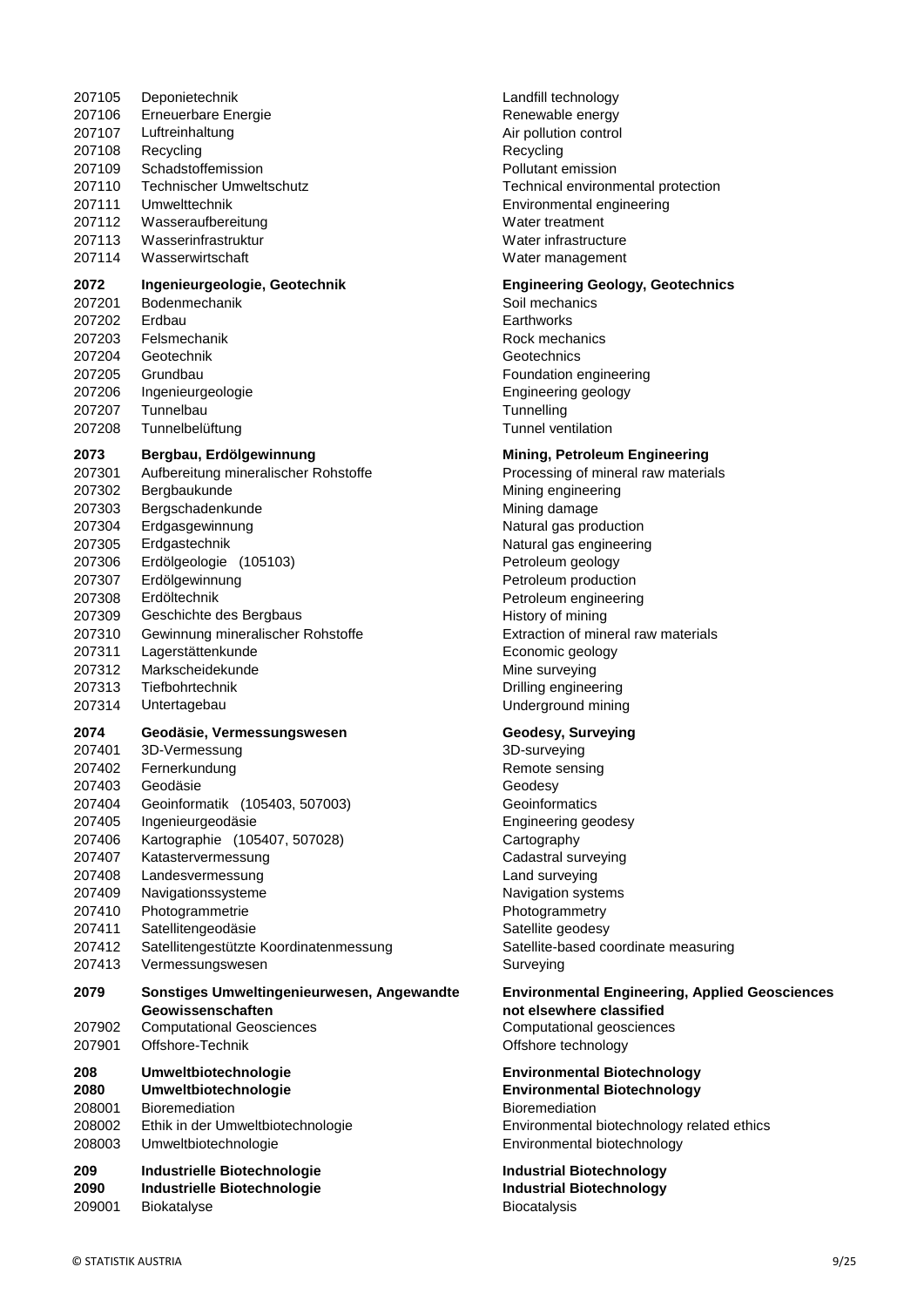| 301              | Medizinisch-theoretische Wissenschaften,       | <b>Medica</b>        |
|------------------|------------------------------------------------|----------------------|
| 3                | HUMANMEDIZIN, GESUNDHEITSWISSENSCHAFTEN        | <b>HUMAN</b>         |
|                  |                                                |                      |
| 211921           | Zivil- und Katastrophenschutz                  | Civil pro            |
| 211920           | Verpackungstechnik                             | Packagi              |
| 211919           | Thermographie                                  | Thermo               |
| 211918           | Technikgeschichte                              | Technic              |
| 211917           | Technikfolgenabschätzung                       | Technol              |
| 211926           | <b>Technikethik</b>                            | Technol              |
| 211916           | Sprengtechnik                                  | <b>Blasting</b>      |
| 211914<br>211915 | Solartechnik                                   | Risk res<br>Solar te |
| 211913           | Qualitätssicherung<br>Risikoforschung (107007) | Quality              |
| 211924           | Prozess- und Anlagensicherheit                 |                      |
| 211912           | Produktgestaltung                              | Product<br>Process   |
| 211911           | Nachhaltige Technologien                       | Sustaina             |
| 211910           | Lärmschutz                                     | Noise p              |
| 211923           | Fabrikplanung                                  | Factory              |
| 211925           | Explosionsforschung                            | Explosio             |
| 211909           | Energietechnik                                 | Energy               |
| 211922           | Energiespeicherung                             | Energy               |
| 211908           | Energieforschung                               | Energy               |
| 211907           | Energieeinsparung                              | Energy               |
| 211906           |                                                | Fire pro             |
| 211905           | Bionik (107002)<br><b>Brandschutz</b>          | <b>Bionics</b>       |
|                  |                                                |                      |
| 211903<br>211904 | Biomechanik                                    | Science<br>Biomecl   |
| 211902           | Betriebswissenschaften                         |                      |
|                  | Assistierende Technologien                     | <b>Assistiv</b>      |
| 211901           | Abfallvermeidung                               | Waste p              |
| 2119             | Sonstige Technische Wissenschaften             | <b>Technio</b>       |
| 211203           | Lebensmittelverfahrenstechnik                  | Food pr              |
| 211202           | Lebensmitteltechnologie                        | Food te              |
| 211201           | Getreidetechnologie                            | Grain te             |
| 211204           | Fleischtechnologie                             | Meat tee             |
| 2112             | Lebensmitteltechnologie                        | <b>Food To</b>       |
|                  |                                                |                      |
| 211107           | Nichteisenmetallurgie<br>Sekundärmetallurgie   | Second               |
| 211105           |                                                | Nonferro             |
| 211104           | Metallurgie                                    | Metallur             |
| 211103           | Metallkunde                                    | Physica              |
| 211106           | Leichtmetalle                                  | Light me             |
| 211102           | Gießereitechnik                                | Casting              |
| 211101           | Eisen- und Stahlmetallurgie                    | Iron anc             |
| 2111             | <b>Metallurgie</b>                             | Metallu              |
| 211              | Andere Technische Wissenschaften               | Other T              |
| 210006           | Nanotechnologie                                | Nanoteo              |
| 210005           | Nanophotonik                                   | Nanoph               |
| 210004           | Nanomaterialien                                | Nanoma               |
| 210003           | Nanoelektronik                                 | Nanoele              |
| 210002           | Nanobiotechnologie                             | Nanobio              |
| 210001           | Nanoanalytik                                   | Nanoan               |
| 2100             | Nanotechnologie                                | Nanote               |
| 210              | Nanotechnologie                                | <b>Nanote</b>        |
|                  |                                                |                      |
| 209006           | Industrielle Biotechnologie                    | Industria            |
| 209005           | Fermentation (404004)                          | Fermen               |
| 209004           | Enzymtechnologie                               | Enzyme               |
| 209003           | <b>Biotreibstoffe</b>                          | <b>Biofuels</b>      |
| 209002           | Bioprozesstechnik                              | <b>Bioproc</b>       |
|                  |                                                |                      |

#### **210 Nanotechnologie Nanotechnology**

**2100 Nanotechnologie Nanotechnology** Nanoanalytics Nanobiotechnology Nanoelectronics Nanomaterials Nanophotonics Nanotechnology

## **211 Other Technical Sciences**

**2111 Metallurgie Metallurgy** Iron and steel metallurgy Casting technology Light metals Physical metallurgy Metallurgy Nonferrous metallurgy Secondary metallurgy

### **Food Technology**

Meat technology Grain technology Food technology Food processing engineering

#### **2119 Sonstige Technische Wissenschaften Technical Sciences not elsewhere classified**

Waste prevention Assistive technologies Science of management **Biomechanics** Fire protection Energy saving Energy research Energy storage Energy technology Explosion research Factory planning Noise protection Sustainable technologies Product design Process and plant safety Quality assurance Risk research Solar technology Blasting engineering Technology ethics Technology assessment Technical history **Thermography** Packaging technology Civil protection and disaster control

#### **CHAFTEN HUMAN MEDICINE, HEALTH SCIENCES**

#### **Medical-Theoretical Sciences, Pharmacy**

**3011 Anatomie, Pathologie, Physiologie Anatomy, Pathology, Physiology** 301101 Allgemeine Pathologie General pathology

**Pharmazie**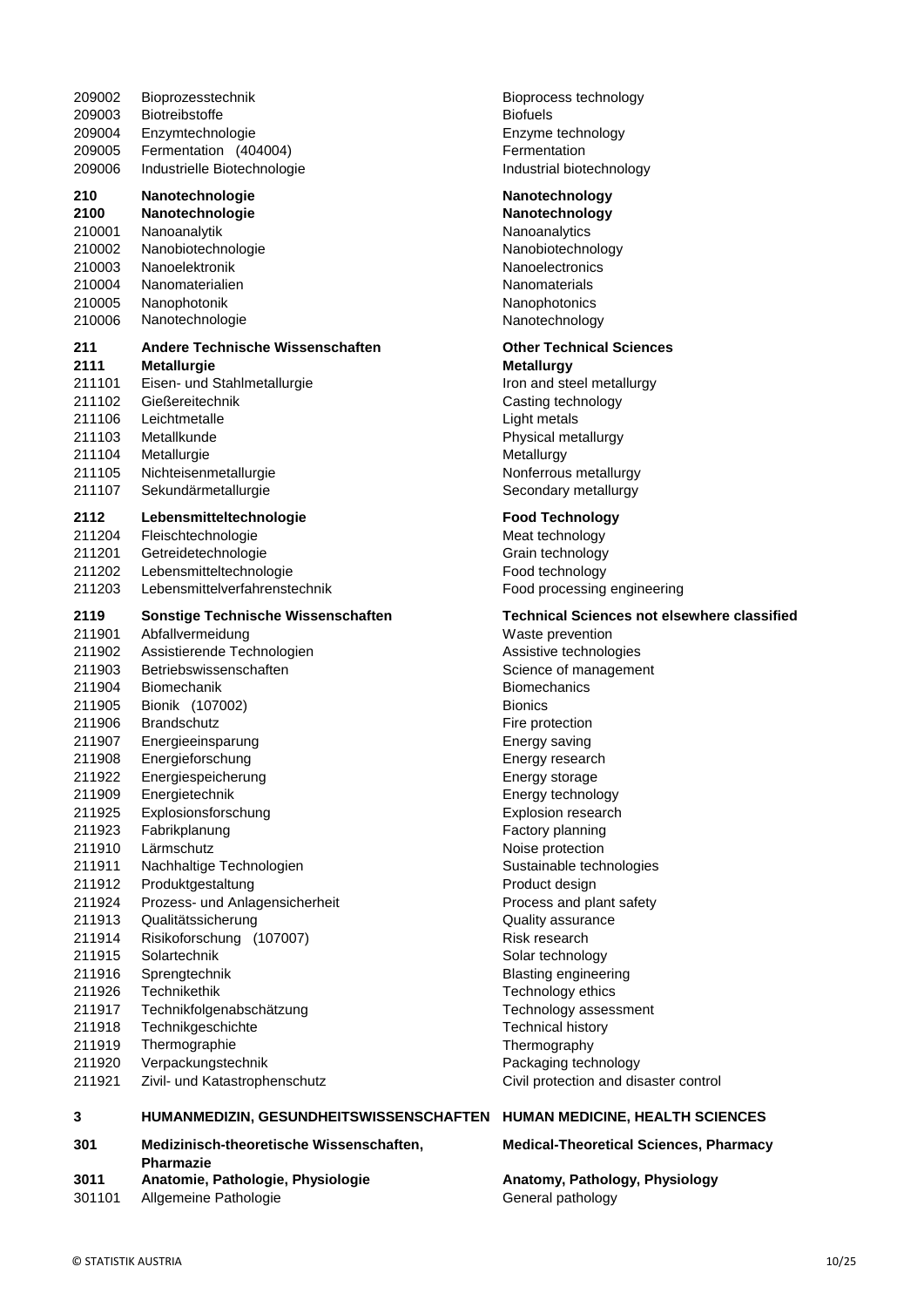| 301102 | Anatomie                                         | Anatomy                   |
|--------|--------------------------------------------------|---------------------------|
| 301103 | Diagnostik in der Medizin (302013)               | Medical diagnostic        |
| 301104 | Embryologie                                      | Embryology                |
| 301105 | Experimentelle Pathologie                        | Experimental path         |
| 301106 | <b>Funktionelle Anatomie</b>                     | Functional anatom         |
| 301107 | Histologie                                       | Histology                 |
| 301108 | Molekulare Pathologie                            | Molecular patholog        |
| 301109 | Pathophysiologie                                 | Pathophysiology           |
| 301110 | Physiologie                                      | Physiology                |
| 301111 | Röntgenanatomie                                  | Radiologic anatom         |
| 301115 | Sonoanatomie                                     | Sonoanatomy               |
| 301112 | Systematische Anatomie                           | Systematic anaton         |
| 301113 | Topographische Anatomie                          | Topographic anato         |
| 301114 | Zellbiologie (106052)                            | Cell biology              |
| 3012   | Pharmazie, Pharmakologie, Toxikologie            | <b>Pharmacy, Pharm</b>    |
| 301201 | Arzneimittel-, Arzneistoffanalyse                | Pharmaceutical an         |
| 301214 | Biopharmazie                                     | Biopharmacy               |
| 301213 | Drug Targeting                                   | Drug targeting            |
| 301202 | Geschichte der Pharmazie                         | History of pharmad        |
| 301212 | Klinische Pharmazie                              | Clinical pharmacy         |
| 301203 | Pharmakodynamik                                  | Pharmacodynamic           |
| 301204 | Pharmakognosie                                   | Pharmacognosy             |
| 301205 | Pharmakokinetik                                  | Pharmacokinetics          |
| 301206 | Pharmakologie                                    |                           |
|        |                                                  | Pharmacology              |
| 301207 | <b>Pharmazeutische Chemie</b>                    | Pharmaceutical ch         |
| 301208 | Pharmazeutische Technologie                      | Pharmaceutical ter        |
| 301209 | Pharmazie                                        | Pharmacy                  |
| 301210 | Psychopharmakologie                              | Psychopharmacolo          |
| 301211 | Toxikologie                                      | Toxicology                |
| 3013   | Medizinische Biochemie, Humangenetik             | <b>Medical Biochem</b>    |
| 301308 | Alternsforschung                                 | Ageing research           |
| 301301 | Humangenetik                                     | Human genetics            |
| 301302 | Lipidforschung                                   | Lipidomics researd        |
| 301303 | Medizinische Biochemie                           | <b>Medical biochemis</b>  |
| 301304 | Medizinische Biologie                            | Medical biology           |
| 301305 | Medizinische Chemie                              | Medical chemistry         |
| 301306 | Medizinische Molekularbiologie                   | Medical molecular         |
| 301307 | Zytogenetik                                      | Cytogenetics              |
| 3014   | Neurowissenschaften                              | <b>Neurosciences</b>      |
| 301401 | Hirnforschung                                    | Brain research            |
| 301409 | Neuroanatomie                                    | Neuroanatomy              |
| 301402 | Neurobiologie (106025)                           | Neurobiology              |
| 301403 | Neurochemie                                      | Neurochemistry            |
| 301404 | Neuroimmunologie                                 | Neuroimmunology           |
| 301405 | Neuropathologie                                  | Neuropathology            |
| 301406 | Neuropharmakologie                               | Neuropharmacolog          |
| 301407 | Neurophysiologie                                 | Neurophysiology           |
| 301408 | Psychophysiologie                                | Psychophysiology          |
| 3019   | Sonstige Medizinisch-theoretische Wissenschaften | <b>Medical-Theoretion</b> |
|        |                                                  | classified                |
| 301907 | Biobanking                                       | Biobanking                |
| 301901 | Blutgruppenserologie                             | Blood group serold        |
| 301902 | Immunologie                                      | Immunology                |
| 301903 | Impfstoffentwicklung                             | Vaccine developm          |
| 301904 | Krebsforschung                                   | Cancer research           |
| 301905 | Psychoneuroimmunologie                           | Psychoneuroimmu           |
| 301906 | Serologie                                        | Serology                  |
| 302    | <b>Klinische Medizin</b>                         | <b>Clinical Medicine</b>  |
| 3020   | <b>Klinische Medizin</b>                         | <b>Clinical Medicine</b>  |

302001 Akupunktur **Acupuncture** Acupuncture

Anatomy Medical diagnostics Embryology Experimental pathology Functional anatomy **Histology** Molecular pathology Pathophysiology Physiology Radiologic anatomy Sonoanatomy Systematic anatomy Topographic anatomy Cell biology

#### **3012 Pharmazie, Pharmakologie, Toxikologie Pharmacy, Pharmacology, Toxicology**

Pharmaceutical and drug analysis **Biopharmacy** Drug targeting History of pharmacy Clinical pharmacy Pharmacodynamics **Pharmacognosy** Pharmacokinetics Pharmacology Pharmaceutical chemistry Pharmaceutical technology Pharmacy Psychopharmacology **Toxicology** 

#### **3013 Medizinische Biochemie, Humangenetik Medical Biochemistry, Human Genetics**

Ageing research Human genetics Lipidomics research Medical biochemistry Medical biology Medical chemistry Medical molecular biology **Cytogenetics** 

#### **3014 Neurowissenschaften Neurosciences**

Brain research Neuroanatomy Neurobiology Neurochemistry Neuroimmunology Neuropathology Neuropharmacology Neurophysiology Psychophysiology

## **3019 Sonstige Medizinisch-theoretische Wissenschaften Medical-Theoretical Sciences not elsewhere**

**classified Biobanking** Blood group serology **Immunology** Vaccine development Cancer research Psychoneuroimmunology Serology

**302 Klinische Medizin Clinical Medicine**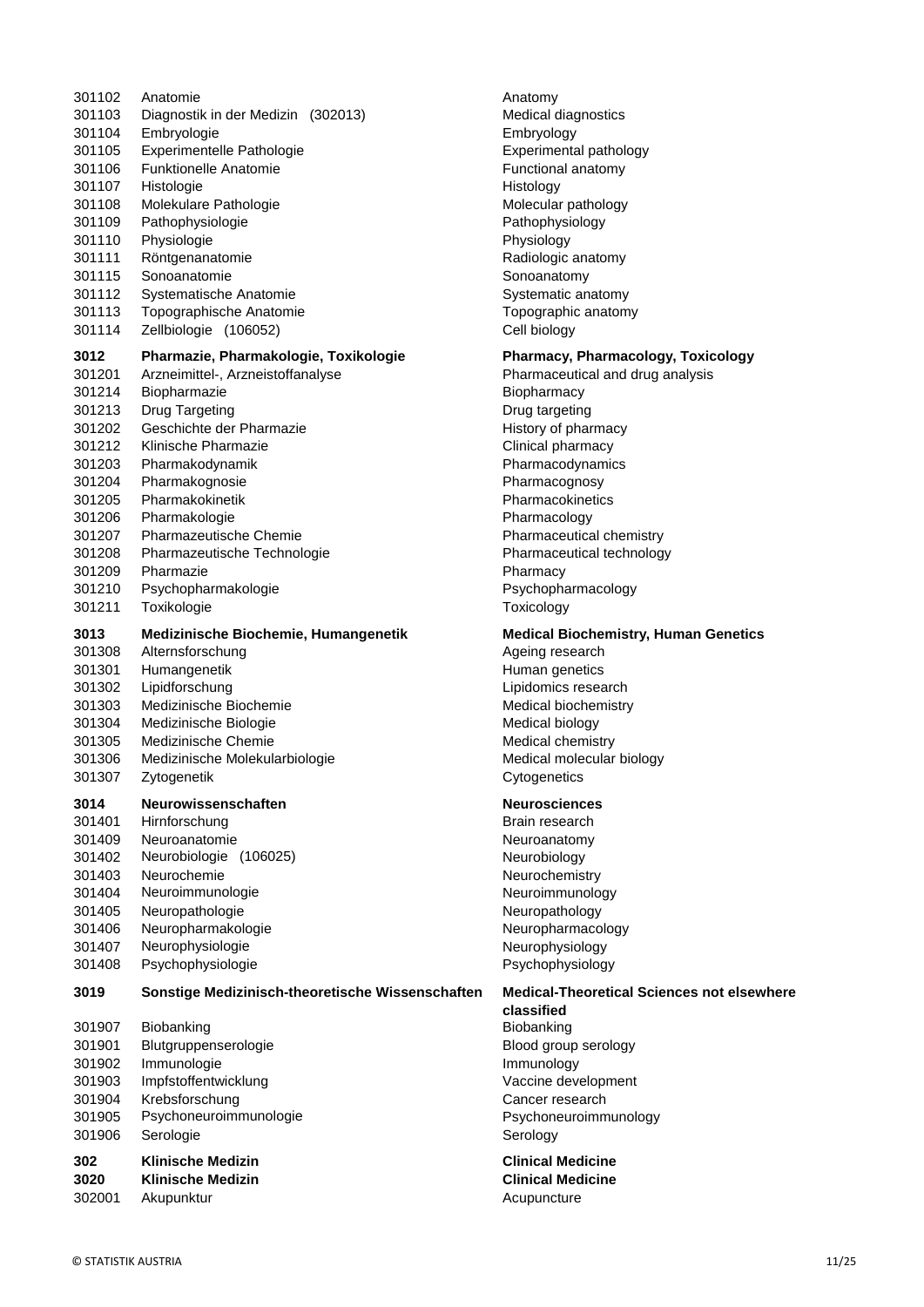302002 Allergologie **Allergology**  Allgemeinchirurgie General surgery Allgemeinmedizin General practice Anästhesiologie Anaesthesiology Andrologie Andrology Angiologie Angiology Augenheilkunde Ophthalmology 302008 Balneologie **Balneology** Balneology Chemotherapie Chemotherapy Computertomographie (CT) Computed tomography (CT) Dermatologie Dermatology 302012 Diabetologie **Diabetology**  Diagnostik in der Medizin (301103) Medical diagnostics Endokrinologie Endocrinology Experimentelle Chirurgie Experimental surgery Gastroenterologie Gastroenterology Geburtshilfe Obstetrics Gefäßchirurgie Vascular surgery Geriatrie Geriatrics Gerontologie (509005) Gerontology 302021 Geschichte der Psychiatrie **History of psychiatry** History of psychiatry Gynäkologie Gynaecology Hals-, Nasen-, Ohrenheilkunde Ear, nose and throat medicine Hämatologie Haematology 302025 Hepatologie **Hepatology**  Herzchirurgie Heart surgery Hör-, Stimm- und Sprachstörungen Hearing, voice and language disorders 302028 Hyperbare Medizin **Hyperbaric medicine** Hyperbaric medicine Immuntherapie Immunotherapy Implantologie Implantology Innere Medizin Internal medicine Intensivmedizin Intensive care medicine Kardiologie Cardiology Kieferchirurgie Jaw surgery Kieferorthopädie Orthodontics Kinder- und Jugendheilkunde Paediatrics and adolescent medicine Kinder- und Jugendpsychiatrie Child and adolescent psychiatry Kinderchirurgie Paediatric surgery Klinische Neuropsychologie Clinical neuropsychology Komplementärmedizin Complementary medicine Labordiagnostik Laboratory diagnostics Laserchirurgie Laser surgery Logopädie Logopedics Magnetresonanztomographie (MRT) Magnetic resonance imaging (MRI) 302044 Medizinische Physik (206003) Medical physics 302045 Medizinische Psychologie Medical psychology Medical psychology Medizinische Psychotherapie Medical psychotherapy Mikrochirurgie Microsurgery 302048 Minimal-invasive Chirurgie Minimally invasive surgery 302049 Neonatologie **Networks** Neonatology 302050 Nephrologie News 202050 Nephrology 302051 Neurochirurgie **Neurosurgery** Neurosurgery 302052 Neurologie Neurology Notfallmedizin Emergency medicine 302054 Nuklearmedizin **Nuclear Muclear Muclear medicine** Nuclear medicine Onkologie Oncology Onkologische Chirurgie Oncological surgery 302092 Orale Chirurgie **Channel Strutter Constructs** Oral surgery Orthopädie Orthopaedics Palliativmedizin Palliative medicine Parodontologie Periodontology Perinatologie Perinatology Physikalische Medizin Physical medicine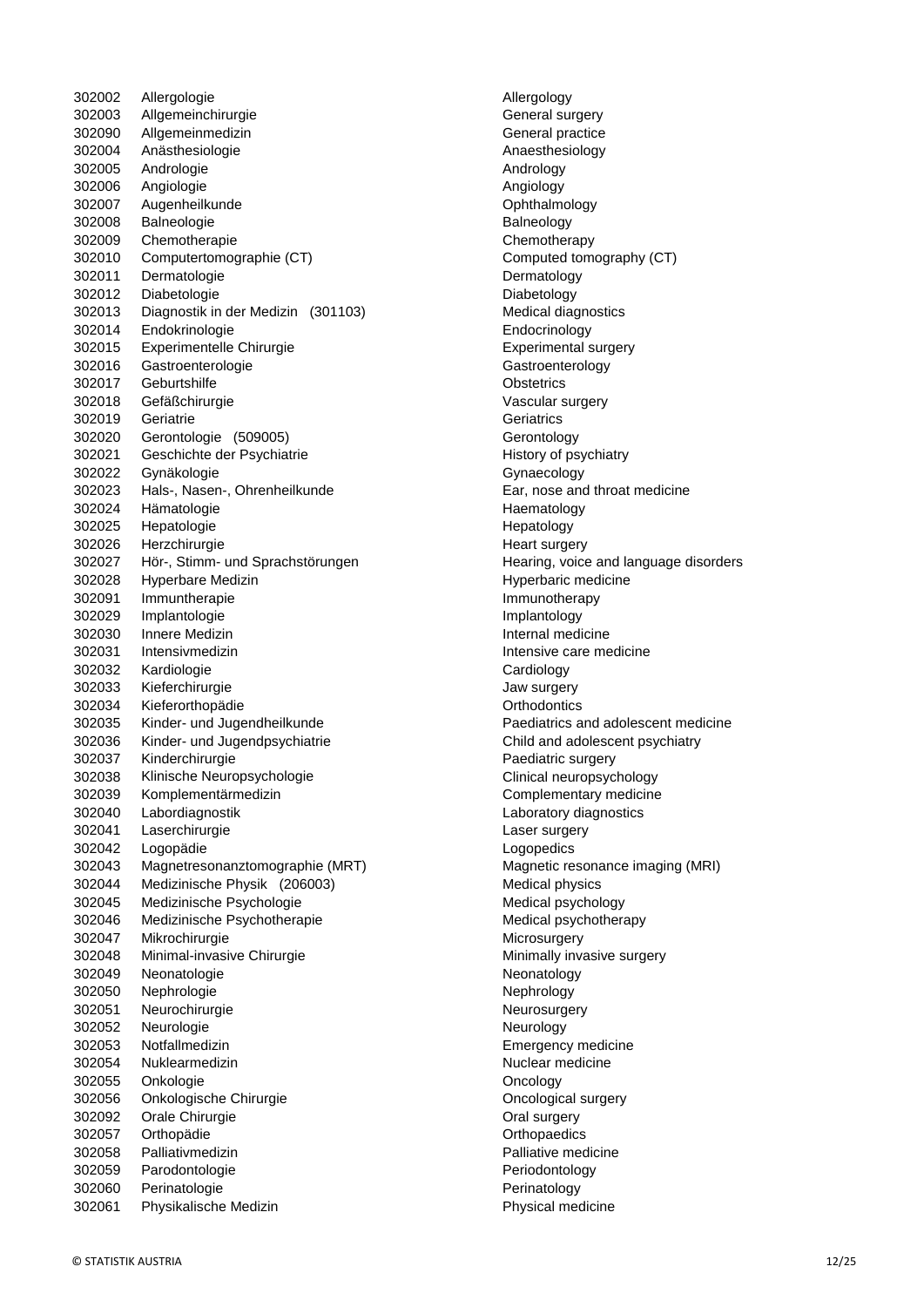| 302062           | Plastische und Rekonstruktive Chirurgie | Plastic and reco                    |
|------------------|-----------------------------------------|-------------------------------------|
| 302063           | Polytraumaversorgung                    | Multiple trauma                     |
| 302064           | Pränatale Diagnostik                    | Prenatal diagnos                    |
| 302065           | Psychiatrie                             | Clinical psychiat                   |
| 302066           | Psychopathologie                        | Psychopatholog                      |
| 302067           | Psychosomatik                           | Psychosomatics                      |
| 302068           | Pulmologie                              | Pulmology                           |
| 302069           | Radiochirurgie                          | Radiosurgery                        |
| 302070           | Radiodiagnostik                         | Radiodiagnostic                     |
| 302071           | Radiologie                              | Radiology                           |
| 302089           | Reproduktionsmedizin                    | Reproductive me                     |
| 302072           | Rheumatologie                           | Rheumatology                        |
| 302073           | Schlafmedizin                           | Sleep medicine                      |
| 302074           | Schmerzmedizin                          | Pain medicine                       |
| 302075           | Sonographie                             | Sonography                          |
| 302076           | Sozialpsychiatrie                       | Social psychiatry                   |
| 302077           | Stammzellentransplantation              | Stem cell transp                    |
| 302078           | Stoffwechselerkrankungen                | Metabolic diseas                    |
| 302079           | Strahlenschutz (103031)                 | Radiation protec                    |
| 302080           | Strahlentherapie                        | Radiotherapy                        |
| 302081           | Thoraxchirurgie                         | Thoracic surgery                    |
| 302082           | Transfusionsmedizin                     | <b>Transfusion med</b>              |
| 302083           | Transplantationschirurgie               | Transplant surge                    |
| 302084           | Transplantationsmedizin                 | Transplantation                     |
| 302085           | Unfallchirurgie                         | Trauma surgery                      |
| 302086           | Urologie                                | Urology                             |
| 302087           | Venerologie                             | Venereology                         |
| 302088           | Zahn-, Mund- und Kieferheilkunde        | Dentistry                           |
| 302093           | Zahnerhaltungskunde                     | Restorative dent                    |
| 303              | Gesundheitswissenschaften               | <b>Health Science</b>               |
| 3030             | Gesundheitswissenschaften               | <b>Health Science</b>               |
| 303001           | Arbeitsmedizin                          | Occupational me                     |
| 303002           | Bakteriologie                           | Bacteriology                        |
|                  | Berufskrankheiten                       |                                     |
| 303003           |                                         | Occupational dis                    |
| 303004           | Bewegungswissenschaft                   | Kinesiology                         |
| 303005           | Biomechanik des Sports                  | Sports biomecha                     |
| 303006           | Diätologie                              | <b>Dietetics</b>                    |
| 303007           | Epidemiologie                           | Epidemiology                        |
| 303008           | Ergonomie                               | Ergonomics                          |
| 303037           | Ergotherapie                            | Occupational the                    |
| 303009           | Ernährungswissenschaften                | Nutritional scien                   |
| 303010           | Gesundheitsökonomie                     | Health economid                     |
| 303011           | Gesundheitspolitik                      | Health policy                       |
| 303012           | Gesundheitswissenschaften               | <b>Health sciences</b>              |
| 303013           | Hygiene                                 | Hygiene                             |
| 303014           | Impfschutz                              | Vaccine protecti                    |
| 303015           | Krankenhaushygiene                      | Hospital hygiene                    |
| 303016           | Krankenhausmanagement                   | Hospital manage                     |
| 303017           | Lebensmittelhygiene                     | Food hygiene                        |
| 303018           | Lufthygiene                             | Air hygiene                         |
| 303019           | Medizinische Ethik                      | Medical ethics                      |
| 303020           | Medizinische Mikrobiologie              | Medical microbid                    |
| 303021           | Medizinische Rehabilitation             | Medical rehabilit                   |
| 303022           | Palliativpflege                         | Palliative care                     |
| 303023           | Parasitologie                           | Parasitology                        |
| 303036           | Patientensicherheit                     | Patient safety                      |
| 303024           | Pflegewissenschaft                      | Nursing science                     |
| 303038           | Physiotherapie                          | Physiotherapy                       |
| 303025           | Präventivmedizin                        | Preventive medi                     |
| 303026           | <b>Public Health</b>                    | Public health                       |
| 303039<br>303027 | Radiologietechnologie<br>Sozialmedizin  | Radiological tec<br>Social medicine |

angle **Plastic and reconstructive surgery** Plastic and reconstructive surgery Multiple trauma care Prenatal diagnostics Clinical psychiatry Psychopathology Psychosomatics **Pulmology Radiosurgery Radiodiagnostics** Radiology Reproductive medicine **Rheumatology** Sleep medicine Pain medicine Sonography Social psychiatry Stem cell transplantation Metabolic diseases Radiation protection **Radiotherapy** Thoracic surgery Transfusion medicine Transplant surgery Transplantation medicine Trauma surgery Venereology Dentistry Restorative dentistry **Health Sciences Health Sciences** Occupational medicine **Bacteriology** Occupational diseases Kinesiology Sports biomechanics **Dietetics Epidemiology** Ergonomics Occupational therapy Nutritional sciences Health economics Health policy Health sciences Vaccine protection Hospital hygiene Hospital management Food hygiene

> Air hygiene Medical ethics Medical microbiology Medical rehabilitation Palliative care Parasitology Patient safety Nursing science Physiotherapy Preventive medicine Public health

Radiological technology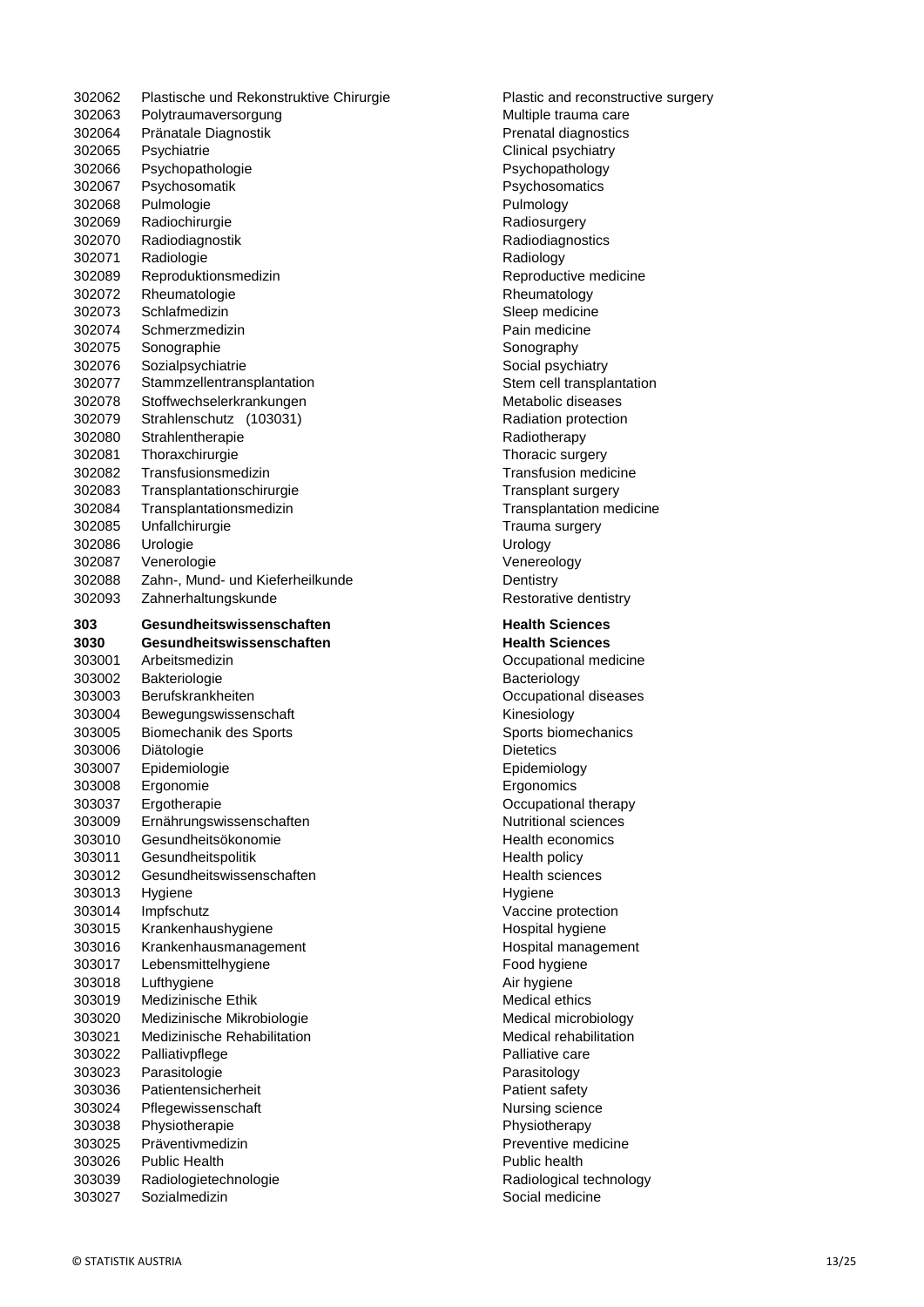| 303035              | Wasserhygiene                                  | Water hygiene                                     |
|---------------------|------------------------------------------------|---------------------------------------------------|
| 304                 | <b>Medizinische Biotechnologie</b>             | <b>Medical Biotechnology</b>                      |
| 3040                | <b>Medizinische Biotechnologie</b>             | <b>Medical Biotechnology</b>                      |
| 304001              | Ethik in der Medizinischen Biotechnologie      | Medical biotechnology related ethics              |
| 304002              | Genetische Diagnostik                          | Genetic diagnostics                               |
| 304003              | Gentechnik (404006)                            | Genetic engineering                               |
| 304004              | Gentherapie                                    | Gene therapy                                      |
| 304005              | Medizinische Biotechnologie                    |                                                   |
| 304006              |                                                | Medical biotechnology                             |
| 304008              | Pharmakogenomik                                | Pharmacogenomics                                  |
|                     | Regenerative Medizin                           | Regenerative medicine                             |
| 304007              | <b>Tissue Engineering</b>                      | Tissue engineering                                |
| 305                 | Andere Humanmedizin, Gesundheitswissenschaften | <b>Other Human Medicine, Health Sciences</b>      |
| 3051                | Gerichtsmedizin                                | <b>Forensic Medicine</b>                          |
| 305101              | Blutspurenanalyse                              | Bloodstain pattern analysis                       |
| 305102              | DNA-Analyse (Gerichtsmedizin)                  | DNA analysis (Forensic medicine)                  |
| 305109              | Forensische Anthropologie                      | Forensic anthropology                             |
| 305103              | Forensische Biologie                           | Forensic biology                                  |
| 305104              | <b>Forensische Chemie</b>                      | Forensic chemistry                                |
| 305105              | Forensische Psychiatrie                        | Forensic psychiatry                               |
| 305106              | Forensische Radiologie                         | Forensic radiology                                |
| 305107              | Forensische Toxikologie                        | Forensic toxicology                               |
| 305108              | Gerichtliche Humanmedizin                      | Forensic human medicine                           |
| 3059                | Sonstige Humanmedizin,                         | Human Medicine, Health Sciences not elsewhere     |
|                     | Gesundheitswissenschaften                      | classified                                        |
| 305901              | Computerunterstützte Diagnose und Therapie     | Computer-aided diagnosis and therapy              |
| 305902              | Gender Medizin                                 | Gender medicine                                   |
| 305903              | Geschichte der Medizin                         | History of medicine                               |
| 305904              | Medizinische Dokumentation                     | Medical documentation                             |
| 305905              | Medizinische Informatik (102020)               | <b>Medical informatics</b>                        |
| 305906              | Medizinische Kybernetik                        | Medical cybernetics                               |
| 305907              | Medizinische Statistik                         | <b>Medical statistics</b>                         |
| 305908              | Sportmedizin                                   | Sports medicine                                   |
| 305909              | Stressforschung                                | Stress research                                   |
| 305910              | Verkehrsmedizin                                | Traffic medicine                                  |
| 4                   | AGRARWISSENSCHAFTEN, VETERINÄRMEDIZIN          | <b>AGRICULTURAL SCIENCES, VETERINARY MEDICINE</b> |
| 401                 | Land- und Forstwirtschaft, Fischerei           | <b>Agriculture and Forestry, Fishery</b>          |
| 4011                | Ackerbau, Gartenbau                            | <b>Cultivation of Land, Horticulture</b>          |
| 401101              | Ackerbau                                       | Cultivation of land                               |
| 401102              | Bewässerungswirtschaft                         | Irrigation management                             |
| 401119              | Feldfutterbau                                  | Field forage growing                              |
| 401103              | Gartenbau                                      | Horticulture                                      |
| 401104              | Gemüsebau                                      | Vegetable growing                                 |
| 401105              | Getreidebau                                    | Grain cultivation                                 |
| 401106              | Landschaftspflege                              | Landscape conservation                            |
| 401107              | Landtechnik                                    | Agricultural engineering                          |
| 401108              | Obstbau                                        | Fruit growing                                     |
| 401109              | Ökologischer Landbau                           | Organic farming                                   |
| 401110              | Pflanzenbau                                    | Plant cultivation                                 |
| 401111              | Pflanzenernährung                              | Plant nutrition                                   |
| 401112              | Pflanzenschutz                                 | Plant protection                                  |
| 401113              | Pflanzenzucht                                  | Plant breeding                                    |
|                     |                                                |                                                   |
| © STATISTIK AUSTRIA |                                                | 14/25                                             |
|                     |                                                |                                                   |

303028 Sportwissenschaft Sport science 303029 Suchtforschung and a state and a state Addiction research 303030 Trainingswissenschaft Training science 303031 Tropenmedizin Tropical medicine 303032 Umwelthygiene Environmental hygiene 303033 Umweltmedizin Environmental medicine 303040 Versorgungsforschung Health services research 303034 Virologie Virology Water hygiene

#### **304 Medizinische Biotechnologie Medical Biotechnology 3040 Medizinische Biotechnologie Medical Biotechnology**

#### **26 Ander Human Medicine, Health Sciences**

#### **3 i** Grensic Medicine

#### **Human Medicine, Health Sciences not elsewhere classified**

### **AGRICULTURAL SCIENCES, VETERINARY MEDICINE**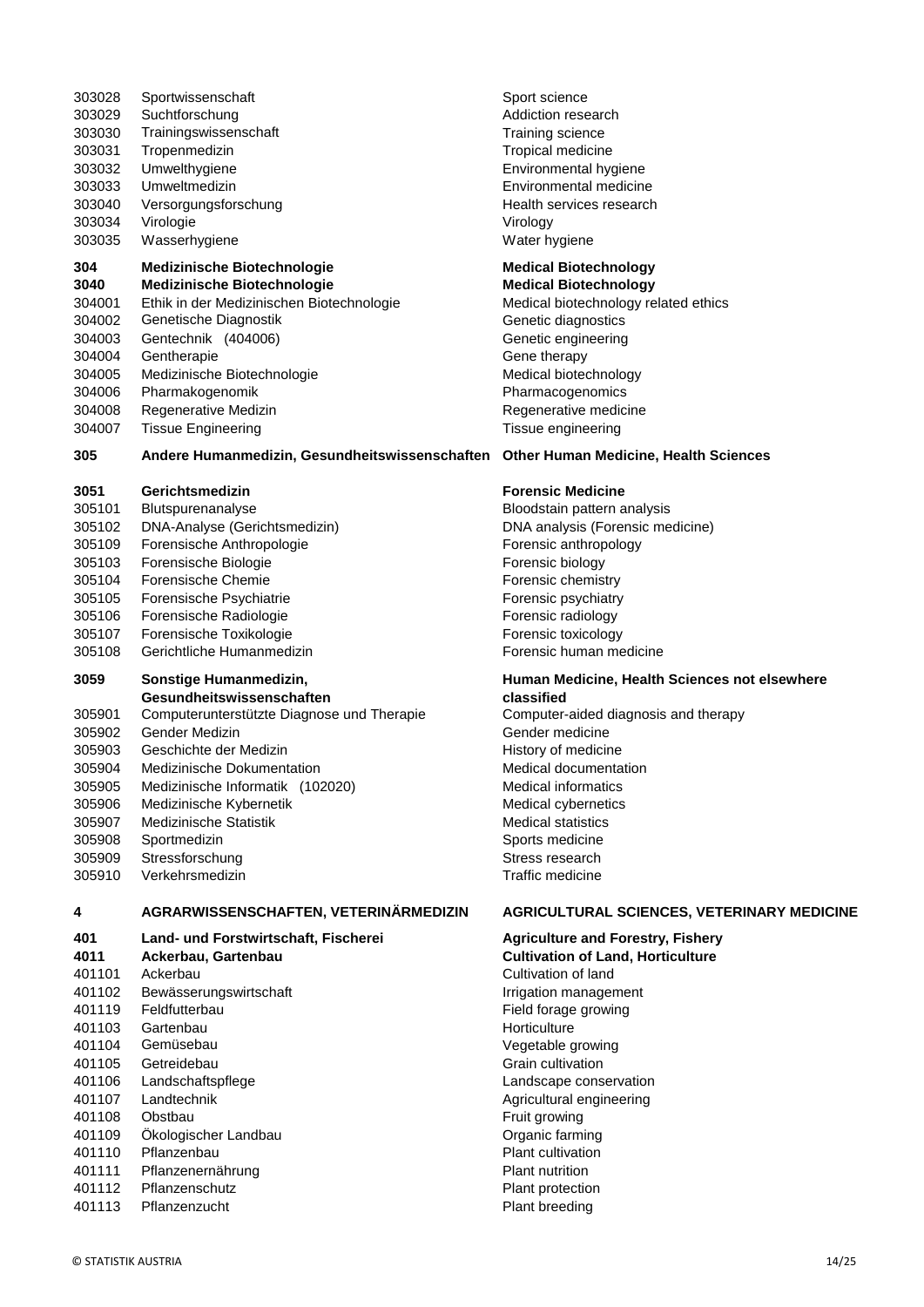| 401114<br>401115<br>401116<br>401117<br>401118                                                 | Saatzucht<br>Samenzucht<br>Spezialkulturen<br>Weinbau<br>Zierpflanzenbau                                                                                                               | Seed breeding<br>Seed cultivation<br>Special crops<br>Viticulture<br>Cultivation of or                                                                                             |
|------------------------------------------------------------------------------------------------|----------------------------------------------------------------------------------------------------------------------------------------------------------------------------------------|------------------------------------------------------------------------------------------------------------------------------------------------------------------------------------|
| 4012<br>401201<br>401202<br>401203<br>401204<br>401205<br>401206<br>401207<br>401208<br>401209 | <b>Forst- und Holzwirtschaft</b><br>Forstentomologie<br>Forstpathologie<br>Forstschutz<br>Forsttechnik<br>Forstwirtschaft<br>Holzwirtschaft<br>Waldbau<br>Waldökologie<br>Waldwachstum | <b>Forestry and W</b><br>Forest entomolo<br>Forest patholog<br>Forest protectio<br>Forest engineer<br>Forestry<br>Wood industry<br>Silviculture<br>Forest ecology<br>Forest growth |
| 4019                                                                                           | Sonstige Land- und Forstwirtschaft, Fischerei                                                                                                                                          | <b>Agriculture and</b><br>elsewhere clas                                                                                                                                           |
| 401901                                                                                         | <b>Bodenerosion</b>                                                                                                                                                                    | Soil erosion                                                                                                                                                                       |
| 401902<br>401903                                                                               | Bodenkunde<br>Fischerei                                                                                                                                                                | Soil science                                                                                                                                                                       |
| 401904                                                                                         | Geschichte der Land- und Forstwirtschaft                                                                                                                                               | Fishery<br>History of agricu                                                                                                                                                       |
| 401906                                                                                         | Jagdwirtschaft                                                                                                                                                                         | Game manager                                                                                                                                                                       |
| 401905                                                                                         | Nachwachsende Rohstoffe                                                                                                                                                                | Renewable reso                                                                                                                                                                     |
| 402                                                                                            | <b>Tierzucht, Tierproduktion</b>                                                                                                                                                       | <b>Animal Breedir</b>                                                                                                                                                              |
| 4020                                                                                           | <b>Tierzucht, Tierproduktion</b>                                                                                                                                                       | <b>Animal Breedir</b>                                                                                                                                                              |
| 402001                                                                                         | Bienenkunde                                                                                                                                                                            | Apiology                                                                                                                                                                           |
| 402002                                                                                         | Fischkunde                                                                                                                                                                             | Ichthyology                                                                                                                                                                        |
| 402003<br>402004                                                                               | Fleischhygiene<br>Fleischproduktion                                                                                                                                                    | Meat hygiene<br>Meat productior                                                                                                                                                    |
| 402005                                                                                         | Futtermittelanalyse                                                                                                                                                                    | Feed analysis                                                                                                                                                                      |
| 402006                                                                                         | Haustierzucht                                                                                                                                                                          | Pet breeding                                                                                                                                                                       |
| 402007                                                                                         | Imkerei                                                                                                                                                                                | Apiculture                                                                                                                                                                         |
| 402008                                                                                         | Künstliche Besamung                                                                                                                                                                    | Artificial insemir                                                                                                                                                                 |
| 402018                                                                                         | Labortierkunde                                                                                                                                                                         | Laboratory anim                                                                                                                                                                    |
| 402009                                                                                         | Lebensmitteluntersuchung<br>(107005)                                                                                                                                                   | Food testing                                                                                                                                                                       |
| 402010                                                                                         | Milchhygiene                                                                                                                                                                           | Milk hygiene                                                                                                                                                                       |
| 402011                                                                                         | Milchproduktion                                                                                                                                                                        | Milk production                                                                                                                                                                    |
| 402012                                                                                         | Nutztierethologie                                                                                                                                                                      | Livestock ethold                                                                                                                                                                   |
| 402013                                                                                         | Tierernährung (403028)                                                                                                                                                                 | Animal nutrition                                                                                                                                                                   |
| 402014                                                                                         | Tierhaltung                                                                                                                                                                            | Animal husband                                                                                                                                                                     |
| 402015                                                                                         | Tierproduktion                                                                                                                                                                         | Animal producti                                                                                                                                                                    |
| 402016                                                                                         | Tierschutz                                                                                                                                                                             | Animal welfare                                                                                                                                                                     |
| 402017                                                                                         | Tierzucht                                                                                                                                                                              | Animal breeding                                                                                                                                                                    |
| 403<br>4030                                                                                    | Veterinärmedizin<br>Veterinärmedizin                                                                                                                                                   | <b>Veterinary Med</b><br><b>Veterinary Med</b>                                                                                                                                     |
| 403001                                                                                         | Anästhesiologie (Veterinärmedizin)                                                                                                                                                     | Veterinary anae                                                                                                                                                                    |
| 403002                                                                                         | Anatomie (Veterinärmedizin)                                                                                                                                                            | Veterinary anato                                                                                                                                                                   |
| 403003                                                                                         | Andrologie (Veterinärmedizin)                                                                                                                                                          | Veterinary andr                                                                                                                                                                    |
| 403004                                                                                         | Augenheilkunde (Veterinärmedizin)                                                                                                                                                      | Veterinary ophtl                                                                                                                                                                   |
| 403005                                                                                         | Bakteriologie (Veterinärmedizin)                                                                                                                                                       | Veterinary bacte                                                                                                                                                                   |
| 403035                                                                                         | Bestandsbetreuung                                                                                                                                                                      | Herd health mai                                                                                                                                                                    |
| 403006                                                                                         | Bildgebende Diagnostik (Veterinärmedizin)                                                                                                                                              | Veterinary diagr                                                                                                                                                                   |
| 403007                                                                                         | Chirurgie (Veterinärmedizin)                                                                                                                                                           | Veterinary surge                                                                                                                                                                   |
| 403008                                                                                         | Diagnostik (Veterinärmedizin)                                                                                                                                                          | Veterinary diagr                                                                                                                                                                   |
| 403009                                                                                         | Embryologie (Veterinärmedizin)                                                                                                                                                         | Veterinary embi                                                                                                                                                                    |
| 403010                                                                                         | Geburtshilfe (Veterinärmedizin)                                                                                                                                                        | Veterinary obste                                                                                                                                                                   |
| 403011                                                                                         | Gerichtliche Veterinärmedizin                                                                                                                                                          | Forensic veterin                                                                                                                                                                   |
| 403012                                                                                         | Geschichte der Veterinärmedizin                                                                                                                                                        | History of veteri                                                                                                                                                                  |
| 403013                                                                                         | Gynäkologie (Veterinärmedizin)                                                                                                                                                         | Veterinary gyna                                                                                                                                                                    |
| 403014                                                                                         | Histologie (Veterinärmedizin)                                                                                                                                                          | Veterinary histo                                                                                                                                                                   |
| 403015                                                                                         | Hygiene (Veterinärmedizin)                                                                                                                                                             | Veterinary hygie                                                                                                                                                                   |

| Seed breeding                    |
|----------------------------------|
| Seed cultivation                 |
| Special crops                    |
| Viticulture                      |
| Cultivation of ornamental plants |

#### **Forestry and Wood Industry**

Forest entomology Forest pathology Forest protection Forest engineering Wood industry Silviculture Forest ecology Forest growth

#### **4019 Agriculture and Forestry, Fishery not**

**elsewhere classified** Soil erosion Soil science History of agriculture and forestry Game management Renewable resources

## **402 Tierzucht, Tierproduktion Animal Breeding, Animal Production 4020 Tierzucht, Tierproduktion Animal Breeding, Animal Production Ichthyology** Meat hygiene Meat production Feed analysis Pet breeding Apiculture Artificial insemination Laboratory animal science Food testing Milk hygiene Milk production Livestock ethology Animal nutrition Animal husbandry Animal production Animal welfare Animal breeding

#### **Veterinary Medicine Veterinary Medicine**

Veterinary anaesthesiology Veterinary anatomy Veterinary andrology Veterinary ophthalmology Veterinary bacteriology Herd health management Veterinary diagnostic imaging Veterinary surgery Veterinary diagnostics Veterinary embryology Veterinary obstetrics Forensic veterinary medicine History of veterinary medicine Veterinary gynaecology Veterinary histology Veterinary hygiene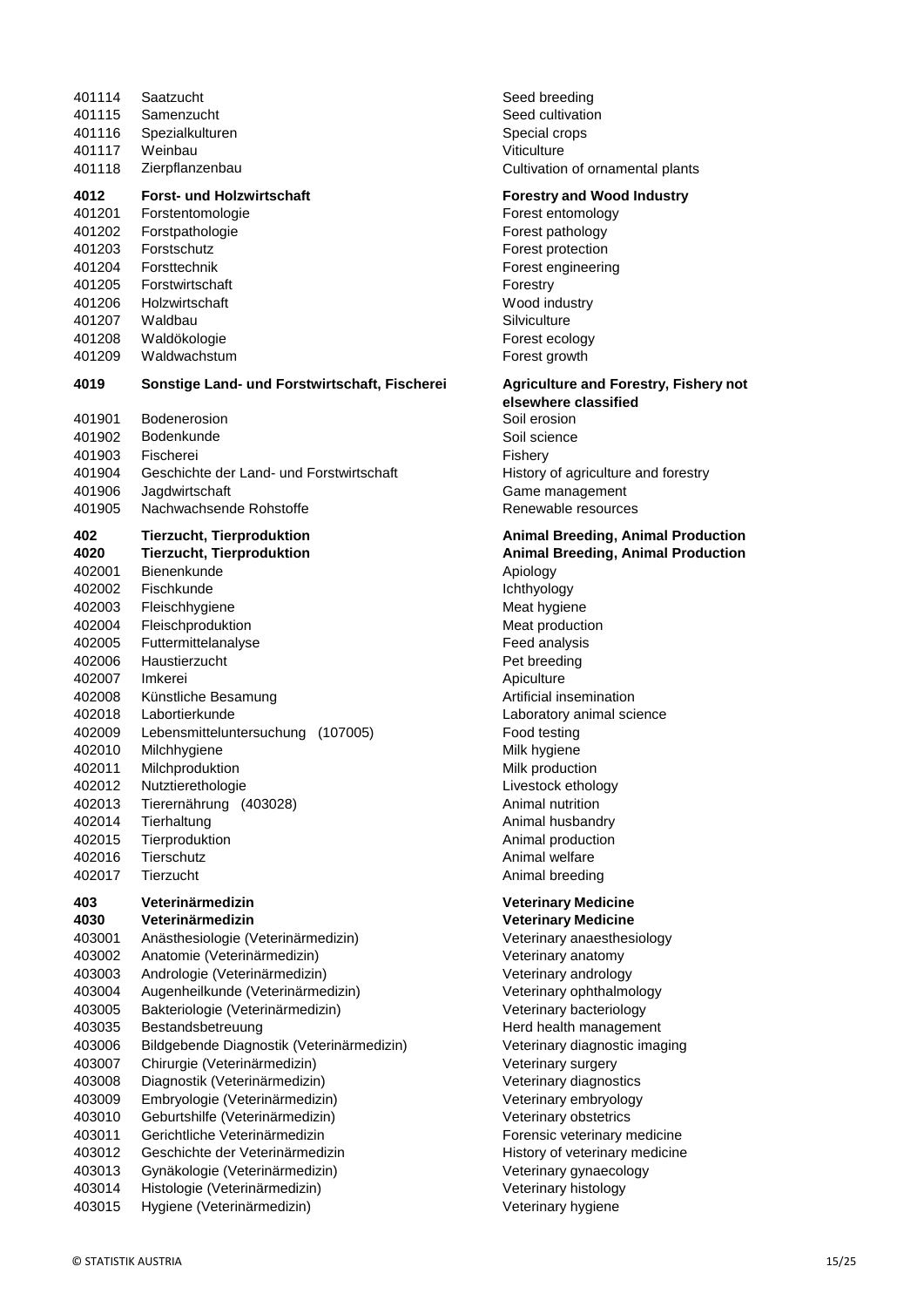| 403017           | Interne Medizin (Veterinärmedizin)                                                       |
|------------------|------------------------------------------------------------------------------------------|
| 403018           | Labordiagnostik (Veterinärmedizin)                                                       |
| 403019           | Medizinische Biochemie (Veterinärmedizin)                                                |
| 403020           | Medizinische Chemie (Veterinärmedizin)                                                   |
| 403021           | Neurologie (Veterinärmedizin)                                                            |
| 403022           | Orthopädie (Veterinärmedizin)                                                            |
| 403023           | Parasitologie (Veterinärmedizin)                                                         |
| 403024           | Pathologie (Veterinärmedizin)                                                            |
| 403025           | Pharmakologie (Veterinärmedizin)                                                         |
| 403026           | Physiologie (Veterinärmedizin)                                                           |
| 403027           | Phytotherapie (Veterinärmedizin)                                                         |
| 403033           | Regenerative Medizin (Veterinärmedizin)                                                  |
| 403034           | Schmerzmedizin (Veterinärmedizin)                                                        |
| 403028           | Tierernährung (402013)                                                                   |
| 403029           | Tierseuchenbekämpfung                                                                    |
| 403030           | Toxikologie (Veterinärmedizin)                                                           |
| 403031           | Virologie (Veterinärmedizin)                                                             |
| 403032           | Zahnheilkunde (Veterinärmedizin)                                                         |
| 404<br>4040      | Agrarbiotechnologie, Lebensmittelbiotechno<br>Agrarbiotechnologie, Lebensmittelbiotechno |
| 404001           | Agrarbiotechnologie                                                                      |
| 404002           | Biopharming                                                                              |
| 404003           | Ethik in der Agrar- und Lebensmittelbiotechnolog                                         |
| 404004           |                                                                                          |
| 404005           | Fermentation (209005)                                                                    |
|                  | Gärungstechnologie                                                                       |
| 404006<br>404007 | Gentechnik (304003)<br>Lebensmittelbiotechnologie                                        |
|                  |                                                                                          |
| 405              | Andere Agrarwissenschaften                                                               |
| 4050             | Andere Agrarwissenschaften                                                               |
| 405001           | Agrarökologie                                                                            |
| 405002           | Agrarökonomie                                                                            |
| 405003           | Agrarpolitik                                                                             |
| 405006           | Agrarsoziologie                                                                          |
| 405004           | Nachhaltige Landwirtschaft<br>Wildtierkunde                                              |
| 405005           |                                                                                          |
| 405007           | Wildtiermanagement                                                                       |
| 5                | SOZIALWISSENSCHAFTEN                                                                     |
| 501              | Psychologie                                                                              |
| 5010             | Psychologie                                                                              |
| 501001           |                                                                                          |
| 501002           | Allgemeine Psychologie                                                                   |
|                  | Angewandte Psychologie                                                                   |
| 501003           | Arbeitspsychologie                                                                       |
| 501004           | Differentielle Psychologie                                                               |
| 501005           | Entwicklungspsychologie                                                                  |
| 501006           | Experimentalpsychologie                                                                  |
| 501007           | Geschichte der Psychologie                                                               |
| 501008           | Gruppendynamik                                                                           |
| 501009           | Kinder- und Jugendpsychologie                                                            |
| 501010           | Klinische Psychologie                                                                    |
| 501011           | Kognitionspsychologie                                                                    |
| 501030           | Kognitionswissenschaft                                                                   |
| 501012           | Medienpsychologie                                                                        |
| 501013           | Motivationspsychologie                                                                   |
| 501027           | Musiktherapie                                                                            |
| 501014           | Neuropsychologie                                                                         |
| 501015           | Organisationspsychologie                                                                 |
| 501016<br>501017 | Pädagogische Psychologie<br>Psychoanalyse                                                |

501018 Psychologische Diagnostik Psychological diagnostics

403016 Immunologie (Veterinärmedizin) Veterinary immunology Veterinary internal medicine Veterinary laboratory diagnostics Veterinary medical biochemistry Veterinary medical chemistry Veterinary neurology Veterinary orthopaedics Veterinary parasitology Veterinary pathology Veterinary pharmacology Veterinary physiology Veterinary phytotherapy Veterinary regenerative medicine Veterinary pain medicine Animal nutrition Control of animal diseases Veterinary toxicology Veterinary virology Veterinary dentistry

## **404 Agricultural Biotechnology, Food Biotechnology 405 Agricultural Biotechnology, Food Biotechnology**

Agricultural biotechnology **Biopharming** gie Agricultural and food biotechnology related ethics **Fermentation** Fermentation technology Genetic engineering Food biotechnology

## **0ther Agricultural Sciences**

**0ther Agricultural Sciences** Agroecology Agricultural economics Agricultural policy Agricultural sociology Sustainable agriculture Wildlife science Wildlife management

### $$

**501 Psychologie Psychology 5010 Psychologie Psychology** General psychology Applied psychology Occupational psychology Differential psychology Developmental psychology Experimental psychology History of psychology Group dynamics Child and adolescent psychology Clinical psychology Cognitive psychology Cognitive science Media psychology Motivational psychology Music therapy Neuropsychology Organisational psychology Educational psychology Psychoanalysis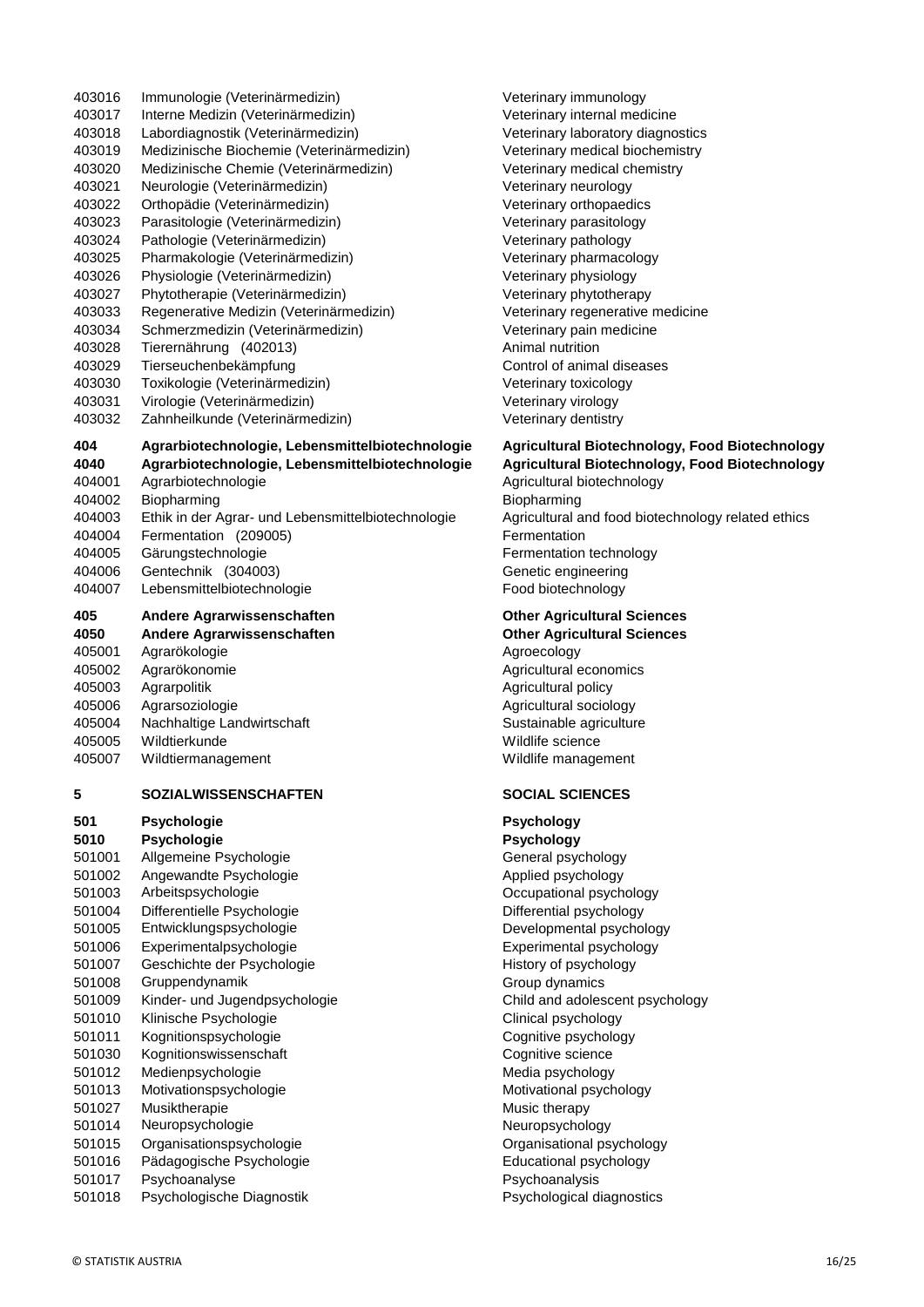| 501028 | Psychosoziale Notfallversorgung (PSNV)               | Psychosoci         |
|--------|------------------------------------------------------|--------------------|
| 501019 | Psychotherapie                                       | Psychother         |
| 501020 | Rechtspsychologie                                    | Legal psych        |
| 501021 | Sozialpsychologie                                    | Social psyc        |
| 501022 | Suizidologie                                         | Suicidology        |
| 501023 | Tiefenpsychologie                                    | Depth psyc         |
| 501024 | Verhaltenstherapie                                   | Behavioura         |
| 501025 | Verkehrspsychologie                                  | Traffic psyc       |
| 501026 | Wahrnehmungspsychologie                              | Psychology         |
| 501029 | Wirtschaftspsychologie                               | Economic p         |
| 502    | Wirtschaftswissenschaften                            | <b>Economics</b>   |
| 5020   | Wirtschaftswissenschaften                            | <b>Economics</b>   |
| 502001 | Arbeitsmarktpolitik                                  | Labour mar         |
| 502002 | Arbeitsmarkttheorie                                  | Labour eco         |
| 502003 | Außenhandel                                          | Foreign tra        |
| 502004 | Bankbetriebslehre                                    | Banking ma         |
| 502052 | Betriebswirtschaftslehre                             | Business a         |
| 502005 | Bildungsökonomie                                     | Economics          |
| 502006 | Controlling                                          | Controlling        |
| 502007 | E-Commerce                                           | E-commerc          |
| 502054 | Entrepreneurship                                     | Entreprene         |
| 502008 | Entwicklungsökonomie                                 | Developme          |
| 502057 | Experimentelle Ökonomie                              | Experiment         |
| 502009 | Finanzwirtschaft                                     | Corporate f        |
| 502010 | Finanzwissenschaft                                   | Public finar       |
| 502011 | Genossenschaftswesen                                 | Cooperative        |
| 502012 | Industriebetriebslehre                               | Industrial m       |
| 502013 | Industrieökonomik                                    | Industrial e       |
| 502014 | Innovationsforschung                                 | Innovation         |
| 502015 | Innovationsmanagement                                | Innovation I       |
| 502016 | KMU-Forschung                                        | SME-resea          |
| 502017 | Logistik                                             | Logistics          |
| 502018 | Makroökonomie                                        | Macroecon          |
| 502019 | Marketing                                            | Marketing          |
| 502020 | Marktforschung                                       | Market rese        |
| 502021 | Mikroökonomie                                        | Microeconc         |
| 502022 | Nachhaltiges Wirtschaften                            | Sustainable        |
| 502023 | NPO-Forschung                                        | NPO resea          |
| 502024 | Öffentliche Wirtschaft                               | Public ecor        |
| 502025 | Okonometrie                                          | Econometri         |
| 502026 | Personalmanagement                                   | Human res          |
| 502027 | Politische Ökonomie                                  | Political eco      |
| 502028 | Produktionswirtschaft                                | Production         |
| 502029 | Produktmanagement                                    | Product ma         |
| 502030 | Projektmanagement                                    | Project mar        |
| 502031 | <b>Public Management</b>                             | Public man         |
| 502032 | Qualitätsmanagement                                  | Quality mar        |
| 502033 | Rechnungswesen                                       | Accounting         |
| 502034 |                                                      | Regulatory         |
|        | Regulierungsökonomik<br>Revisions- und Treuhandwesen |                    |
| 502035 |                                                      | Auditing an        |
| 502036 | Risikomanagement                                     | Risk manag         |
| 502037 | Standortplanung                                      | Location pla       |
| 502038 | Steuerlehre                                          | Taxation           |
| 502039 | Strukturpolitik                                      | Structural p       |
| 502040 | Tourismusforschung                                   | Tourism res        |
| 502041 | Umweltmanagement                                     | Environmer         |
| 502042 | Umweltökonomie                                       | Environmer         |
| 502043 | Unternehmensberatung                                 | <b>Business co</b> |
| 502044 | Unternehmensführung                                  | Business m         |
| 502045 | Verhaltensökonomie                                   | Behavioura         |
| 502055 | Verteilungsökonomie                                  | Distribution       |
| 502053 | Volkswirtschaftslehre                                | Economics          |

(PSNV) Psychosocial support in emergencies Psychotherapy Legal psychology Social psychology Suicidology Depth psychology Behavioural therapy Traffic psychology Psychology of perception Economic psychology **502 Wirtschaftswissenschaften Economics 5020 Wirtschaftswissenschaften Economics** Labour market policy Labour economics Foreign trade Banking management Business administration Economics of education **Controlling** E-commerce 502054 Entrepreneurship Entrepreneurship Development economics Experimental economics Corporate finance Public finance Cooperative systems Industrial management Industrial economics Innovation research

Innovation management

Human resource management

SME-research Logistics

NPO research Public economy **Econometrics** 

Political economy Production management Product management Project management Public management Quality management

**Taxation** Structural policy Tourism research

Regulatory economics Auditing and trusts Risk management Location planning

Environmental management Environmental economics Business consultancy Business management Behavioural economics Distribution economics

Macroeconomics **Marketing** Market research Microeconomics Sustainable economics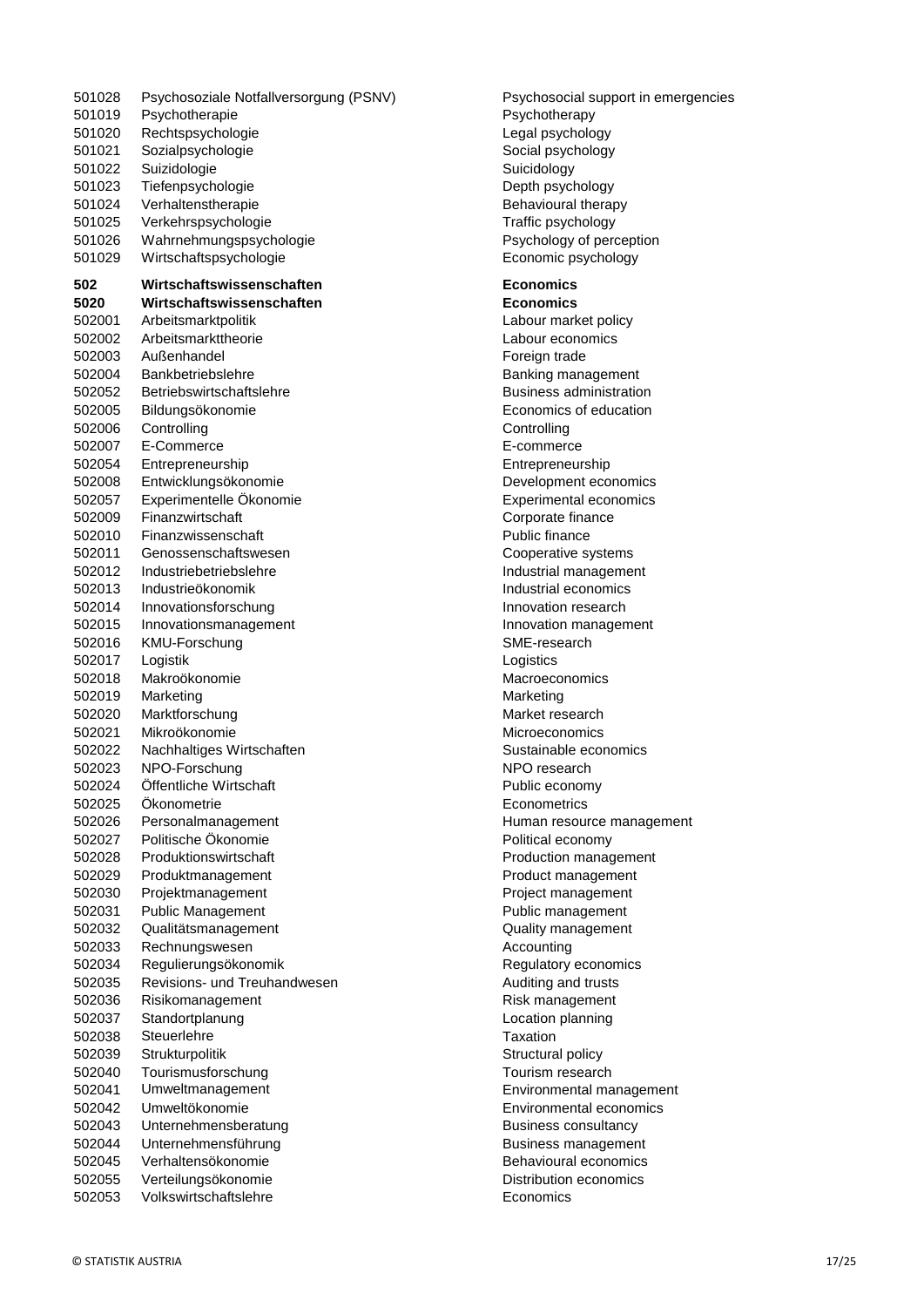| 502046           | Volkswirtschaftspolitik                            | Economic policy                             |
|------------------|----------------------------------------------------|---------------------------------------------|
| 502047           | Volkswirtschaftstheorie                            | Economic theory                             |
| 502048           | Wirtschaftsethik                                   | <b>Business ethics</b>                      |
| 502049           | Wirtschaftsgeschichte                              | Economic history                            |
| 502050           | Wirtschaftsinformatik                              | <b>Business informa</b>                     |
| 502056           | Wirtschaftsprüfung<br>Wirtschaftsstatistik         | Auditing<br>Economic statisti               |
| 502051           |                                                    |                                             |
| 503              | Erziehungswissenschaften                           | <b>Educational Sci</b>                      |
| 5030             | Erziehungswissenschaften                           | <b>Educational Scie</b>                     |
| 503001           | Allgemeine Pädagogik                               | General educatio                            |
| 503002           | Angewandte Pädagogik                               | Applied education                           |
| 503003<br>503004 | Begabungsforschung<br>Berufskunde                  | Talent research<br><b>Vocational studie</b> |
| 503005           | Berufspädagogik                                    | Vocational educa                            |
| 503006           | Bildungsforschung                                  | <b>Educational resea</b>                    |
| 503007           | Didaktik                                           | <b>Didactics</b>                            |
| 503008           | E-Learning                                         | E-learning                                  |
| 503031           | Elementarpädagogik                                 | Elementary peda                             |
| 503009           | Erwachsenenbildung                                 | Adult education                             |
| 503010           | Fachdidaktik Agrarwissenschaften, Veterinärmedizin | Subject didactics                           |
|                  |                                                    | medicine                                    |
| 503011           | Fachdidaktik Geisteswissenschaften                 | Subject didactics                           |
| 503012           | Fachdidaktik Humanmedizin, Gesundheits-            | Subject didactics                           |
|                  | wissenschaften                                     | sciences                                    |
| 503013           | Fachdidaktik Naturwissenschaften                   | Subject didactics                           |
| 503014           | Fachdidaktik Sozialwissenschaften                  | Subject didactics                           |
| 503015<br>503016 | Fachdidaktik Technische Wissenschaften             | Subject didactics<br>Leisure educatior      |
| 503017           | Freizeitpädagogik<br>Geschichte der Pädagogik      | History of educati                          |
| 503018           | Hochschuldidaktik                                  | University didacti                          |
| 503034           | Inklusive Pädagogik                                | Inclusive educatio                          |
| 503019           | Kunstpädagogik                                     | Art education                               |
| 503032           | Lehr- und Lernforschung                            | Teaching and lea                            |
| 503020           | Medienpädagogik                                    | Media education                             |
| 503021           | Museumspädagogik                                   | Museum educatio                             |
| 503022           | Musikpädagogik                                     | Music education                             |
| 503033           | Politische Bildung                                 | Political educatio                          |
| 503023           | Qualifikationsforschung                            | Qualification rese                          |
| 503024           | Religionspädagogik                                 | Religious educati                           |
| 503025           | Schulpädagogik                                     | School pedagogy                             |
| 503035           | Sexualpädagogik                                    | Sex education                               |
| 503026<br>503027 | Sonder- und Heilpädagogik<br>Sozialpädagogik       | Orthopaedagogy<br>Social pedagogy           |
| 503028           | Sportpädagogik                                     | Sport pedagogy                              |
| 503029           | Sprachlehrforschung                                | Language teachir                            |
| 503036           | Stimmforschung                                     | Vocal research                              |
| 503030           | Wirtschaftspädagogik                               | <b>Business educati</b>                     |
| 504              | Soziologie                                         | Sociology                                   |
| 5040             | Soziologie                                         | Sociology                                   |
| 504001           | Allgemeine Soziologie                              | General sociolog                            |
| 504002           | Arbeitssoziologie                                  | Sociology of work                           |
| 504003           | Armut und soziale Ausgrenzung                      | Poverty and socia                           |
| 504004           | Bevölkerungsstatistik                              | Population statist                          |
| 504005           | Bildungssoziologie                                 | <b>Educational socio</b>                    |
| 504006           | Demographie                                        | Demography                                  |
| 504031           | Diversitätsforschung                               | Diversity researcl                          |
| 504007<br>504008 | Empirische Sozialforschung                         | Empirical social r                          |
| 504009           | Ethnographie<br>Ethnologie                         | Ethnography<br>Ethnology                    |
| 504010           | Europäische Ethnologie                             | European ethnold                            |
| 504011           | Familienforschung                                  | Genealogy                                   |
| 504012           | Freizeitforschung                                  | Leisure research                            |
|                  |                                                    |                                             |

Economic theory Business ethics Economic history Business informatics Economic statistics **Educational Sciences 5030 Erziehungswissenschaften Educational Sciences** General education Applied education Talent research Vocational studies Vocational education Educational research **Didactics** E-learning Elementary pedagogy Adult education zin Subject didactics of agricultural sciences, veterinary medicine Subject didactics of humanities Subject didactics of human medicine and health sciences Subject didactics of natural sciences Subject didactics of social sciences Subject didactics of technical sciences Leisure education History of education University didactics Inclusive education Art education Teaching and learning research Media education Museum education Music education Political education Qualification research Religious education School pedagogy Sex education Orthopaedagogy Social pedagogy Sport pedagogy Language teaching research Vocal research Business education **504 Soziologie Sociology**

Economic policy

#### **5040 Soziologie Sociology**

General sociology Sociology of work Poverty and social exclusion Population statistics Educational sociology **Demography** Diversity research Empirical social research **Ethnography Ethnology** European ethnology **Genealogy**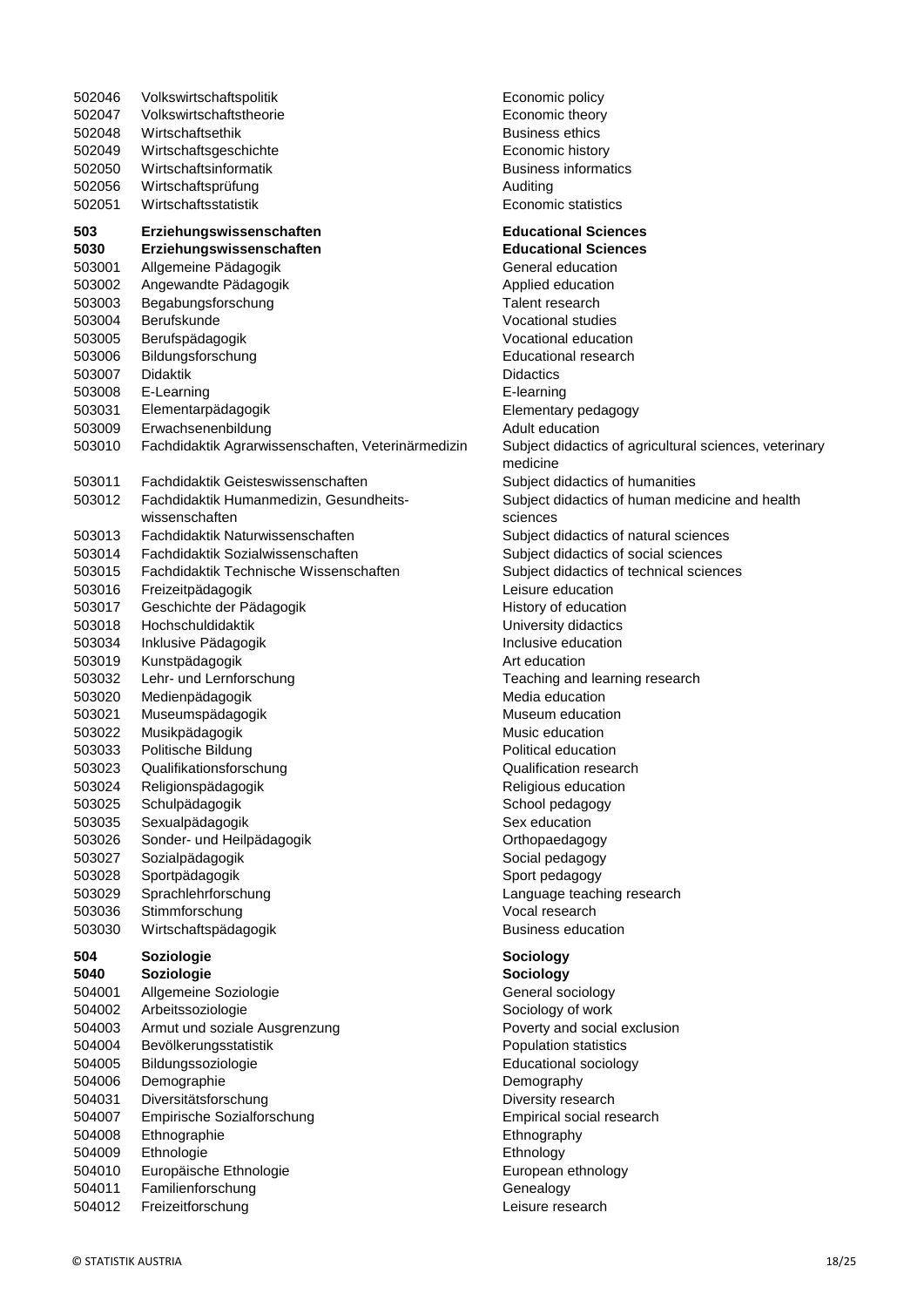504013 Gender Mainstreaming Communication Communication Cender mainstreaming 504014 Gender Studies<br>
504015 Geschichte der Soziologie<br>
Gender studies Geschichte der Soziologie 504015 Geschichte der Soziologie 504016 Jugendsoziologie Sociology of youth 504017 Kulturanthropologie Cultural anthropology Cultural anthropology 504018 Kultursoziologie Sociology of culture 504019 Mediensoziologie Media sociology Media sociology 504020 Medizinsoziologie Medical sociology 504021 Migrationsforschung Migration Formulation research 504022 Musiksoziologie Music sociology 504023 Politische Soziologie entrance entrance Political sociology 504024 Rechtssoziologie Sociology of law 504025 Religionssoziologie Sociology of religion 504026 Sozialgeschichte Social history 504027 Spezielle Soziologie Suite Schoology Special sociology 504028 Techniksoziologie Sociology of technology 504029 Umweltsoziologie Environmental sociology 504030 Wirtschaftssoziologie Economic sociology **505 Rechtswissenschaften Law 5050 Rechtswissenschaften Law** 505047 Allgemeines Verfahrensrecht General procedural law 505033 Antidiskriminierungsrecht Anti-discrimination law 505001 Arbeitsrecht Labour law 505034 Bank- und Kapitalmarktrecht Banking and capital market law 505035 Baurecht Building law 505002 Datenschutz Data protection 505036 Energierecht Energy law 505003 Europarecht European law 505037 Familien- und Erbrecht Family and inheritance law 505004 Finanzrecht **Financial law** 505005 Geistiges Eigentum Intellectual property 505044 Gesellschaftsrecht Corporate law 505006 Grundrechte Fundamental rights Fundamental rights 505045 Hochschulrecht Higher education law 505007 Insolvenzrecht Insolvency law 505008 Kriminologie Criminology Criminology 505046 Luft- und Weltraumrecht **Air and space law** Air and space law 505038 Marken- und Patentrecht Trademark and patent law 505009 Mediation **Mediation** Mediation 505039 Medienrecht Media law 505010 Medizinrecht Medical law Medical law 505011 Menschenrechte Human rights 505012 Öffentliches Recht Public law 505013 Privatrecht **Private law** 505014 Rechtsgeschichte Legal history 505015 Rechtsinformatik Legal informatics 505016 Rechtstheorie Legal theory 505017 Rechtsvergleichung Comparative law Comparative law Comparative law Comparative law Comparative law Comparative law Comparative law Comparative law Comparative law Comparative law Comparative law Comparative law Comp Religionsrecht Religious law 505019 Römisches Recht Roman law 505048 Sachenrecht Property law 505049 Schiedsverfahrensrecht Arbitration law 505020 Sozialrecht Social law Social law 505040 Sportrecht Sports law 505021 Staatsrecht Constitutional law 505022 Steuerrecht Tax law 505023 Strafprozessrecht Criminal procedural law 505024 Strafrecht Criminal law 505050 Tierschutzrecht Animal protection law 505041 Umweltrecht Environmental law 505025 Unternehmensrecht Business law 505026 Verfassungsrecht Constitutional law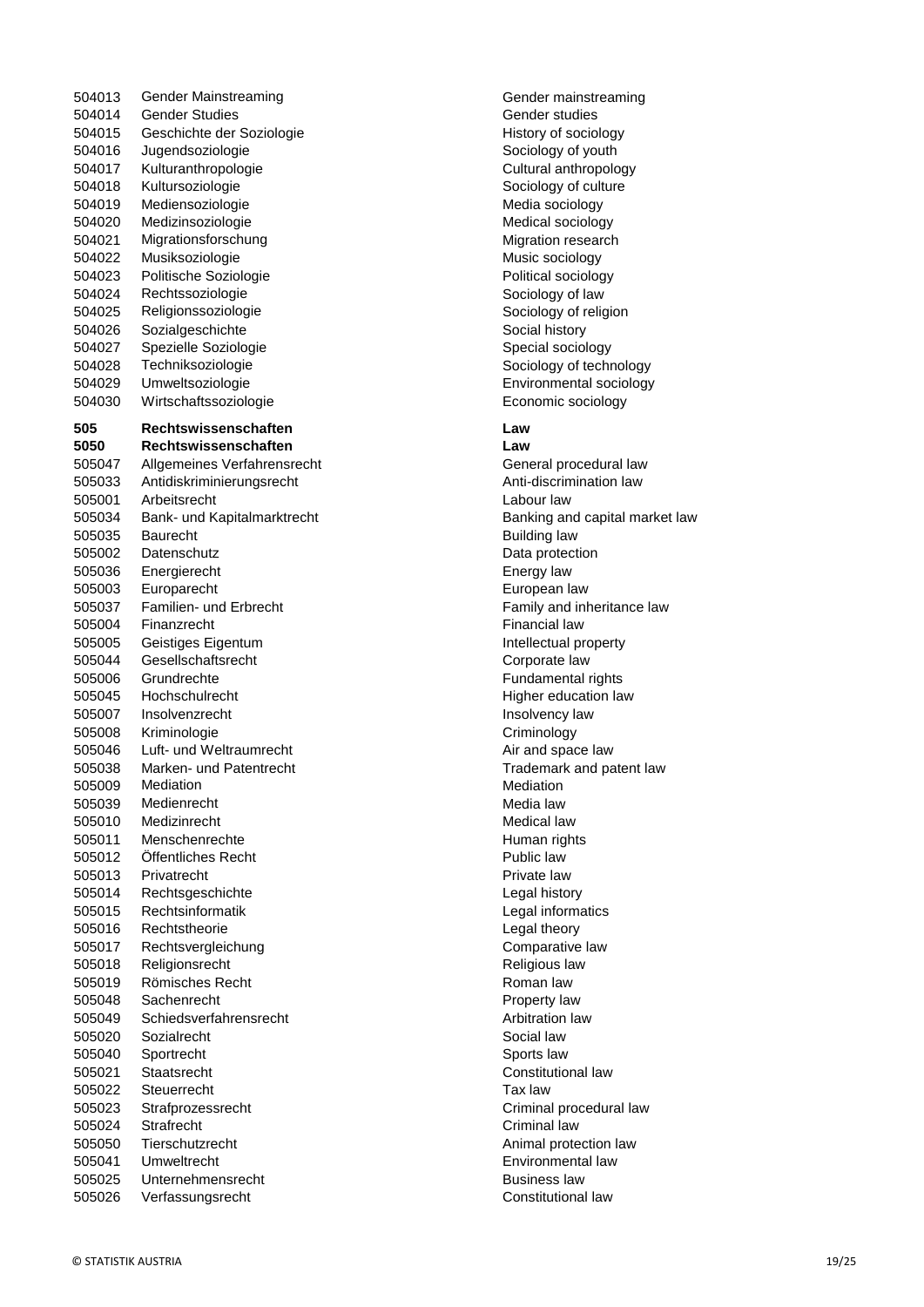| 505042<br>505027<br>505028<br>505029<br>505043<br>505030<br>505031<br>505032                                                                                                          | Verkehrsrecht<br>Verwaltungslehre<br>Verwaltungsrecht<br>Völkerrecht<br>Wettbewerbs- und Kartellrecht<br>Wirtschaftsrecht<br>Zivilrecht<br>Zivilverfahrensrecht                                                                                                                                                                                                                                                                                                                     | <b>Traffic law</b><br>Administra<br>Administra<br>Internation<br>Competitio<br>Commerci<br>Civil law<br>Civil proce                                                                                                                                                                |
|---------------------------------------------------------------------------------------------------------------------------------------------------------------------------------------|-------------------------------------------------------------------------------------------------------------------------------------------------------------------------------------------------------------------------------------------------------------------------------------------------------------------------------------------------------------------------------------------------------------------------------------------------------------------------------------|------------------------------------------------------------------------------------------------------------------------------------------------------------------------------------------------------------------------------------------------------------------------------------|
|                                                                                                                                                                                       |                                                                                                                                                                                                                                                                                                                                                                                                                                                                                     |                                                                                                                                                                                                                                                                                    |
| 506<br>5060<br>506001<br>506015<br>506002<br>506003<br>506004<br>506005<br>506006<br>506007<br>506008<br>506016<br>506009<br>506010<br>506011<br>506012<br>506013<br>506014<br>506017 | Politikwissenschaften<br>Politikwissenschaften<br>Allgemeine Staatslehre<br>Asylpolitik<br>E-Government<br>Entwicklungspolitik<br>Europäische Integration<br>Forschungspolitik<br>Friedensforschung<br>Internationale Beziehungen<br>Konfliktforschung<br>Migrationspolitik<br>Organisationstheorie<br>Politikfeldanalyse<br>Politische Geschichte<br>Politische Systeme<br><b>Politische Theorie</b><br>Vergleichende Politikwissenschaft<br>Wissenschafts- und Technologiepolitik | <b>Political S</b><br><b>Political S</b><br>General th<br>Asylum po<br>E-governn<br>Developm<br>European<br>Research<br>Peace stu<br>Internation<br>Conflict re<br>Migration<br>Organisati<br>Policy ana<br>Political hi<br>Political sy<br>Political th<br>Comparati<br>Science a |
| 507                                                                                                                                                                                   | Humangeographie, Regionale Geographie,                                                                                                                                                                                                                                                                                                                                                                                                                                              | Human G                                                                                                                                                                                                                                                                            |
|                                                                                                                                                                                       | Raumplanung                                                                                                                                                                                                                                                                                                                                                                                                                                                                         | <b>Planning</b>                                                                                                                                                                                                                                                                    |
| 5070                                                                                                                                                                                  | Humangeographie, Regionale Geographie,                                                                                                                                                                                                                                                                                                                                                                                                                                              | <b>Human G</b>                                                                                                                                                                                                                                                                     |
|                                                                                                                                                                                       | Raumplanung                                                                                                                                                                                                                                                                                                                                                                                                                                                                         | <b>Planning</b>                                                                                                                                                                                                                                                                    |
| 507001                                                                                                                                                                                | Angewandte Geographie                                                                                                                                                                                                                                                                                                                                                                                                                                                               | Applied ge                                                                                                                                                                                                                                                                         |
| 507002                                                                                                                                                                                | Bevölkerungsgeographie                                                                                                                                                                                                                                                                                                                                                                                                                                                              | Population                                                                                                                                                                                                                                                                         |
| 507003                                                                                                                                                                                | Geoinformatik (105403, 207404)                                                                                                                                                                                                                                                                                                                                                                                                                                                      | Geoinform                                                                                                                                                                                                                                                                          |
| 507004                                                                                                                                                                                | Geschichte der Geographie (105406)                                                                                                                                                                                                                                                                                                                                                                                                                                                  | History of                                                                                                                                                                                                                                                                         |
| 507028<br>507005                                                                                                                                                                      | Kartographie (105407, 207406)<br>Kulturgeographie                                                                                                                                                                                                                                                                                                                                                                                                                                   | Cartograp<br>Cultural ge                                                                                                                                                                                                                                                           |
| 507006                                                                                                                                                                                | Kulturlandschaftsforschung                                                                                                                                                                                                                                                                                                                                                                                                                                                          | Cultural la                                                                                                                                                                                                                                                                        |
| 507007                                                                                                                                                                                | Landesplanung                                                                                                                                                                                                                                                                                                                                                                                                                                                                       | Land use                                                                                                                                                                                                                                                                           |
| 507008                                                                                                                                                                                | Landschaftsplanung                                                                                                                                                                                                                                                                                                                                                                                                                                                                  | Landscap                                                                                                                                                                                                                                                                           |
| 507027                                                                                                                                                                                | Nachhaltige Stadtentwicklung                                                                                                                                                                                                                                                                                                                                                                                                                                                        | Sustainab                                                                                                                                                                                                                                                                          |
| 507009                                                                                                                                                                                | Örtliche Raumplanung                                                                                                                                                                                                                                                                                                                                                                                                                                                                | Regional p                                                                                                                                                                                                                                                                         |
| 507010                                                                                                                                                                                | Politische Geographie                                                                                                                                                                                                                                                                                                                                                                                                                                                               | Political ge                                                                                                                                                                                                                                                                       |
| 507011                                                                                                                                                                                | Raumforschung                                                                                                                                                                                                                                                                                                                                                                                                                                                                       | Spatial res                                                                                                                                                                                                                                                                        |
| 507012                                                                                                                                                                                | Raumordnung                                                                                                                                                                                                                                                                                                                                                                                                                                                                         | Spatial str                                                                                                                                                                                                                                                                        |
| 507013                                                                                                                                                                                | Regionale Geographie                                                                                                                                                                                                                                                                                                                                                                                                                                                                | Regional o                                                                                                                                                                                                                                                                         |
| 507014                                                                                                                                                                                | Regionalentwicklung                                                                                                                                                                                                                                                                                                                                                                                                                                                                 | Regional o                                                                                                                                                                                                                                                                         |
| 507015                                                                                                                                                                                | Regionalforschung                                                                                                                                                                                                                                                                                                                                                                                                                                                                   | Regional r                                                                                                                                                                                                                                                                         |
| 507016                                                                                                                                                                                | Regionalökonomie                                                                                                                                                                                                                                                                                                                                                                                                                                                                    | Regional e                                                                                                                                                                                                                                                                         |
| 507017                                                                                                                                                                                | Sozialgeographie                                                                                                                                                                                                                                                                                                                                                                                                                                                                    | Social geo                                                                                                                                                                                                                                                                         |
| 507018                                                                                                                                                                                | Stadt-, Dorferneuerung                                                                                                                                                                                                                                                                                                                                                                                                                                                              | Urban and                                                                                                                                                                                                                                                                          |
| 507019                                                                                                                                                                                | Stadtentwicklungsplanung                                                                                                                                                                                                                                                                                                                                                                                                                                                            | Urban dev                                                                                                                                                                                                                                                                          |
| 507020<br>507021                                                                                                                                                                      |                                                                                                                                                                                                                                                                                                                                                                                                                                                                                     |                                                                                                                                                                                                                                                                                    |
|                                                                                                                                                                                       | Stadtforschung                                                                                                                                                                                                                                                                                                                                                                                                                                                                      | <b>Urbanism</b>                                                                                                                                                                                                                                                                    |
|                                                                                                                                                                                       | Stadtgeschichte                                                                                                                                                                                                                                                                                                                                                                                                                                                                     | Urban hist                                                                                                                                                                                                                                                                         |
| 507022                                                                                                                                                                                | Stadtplanung                                                                                                                                                                                                                                                                                                                                                                                                                                                                        | Urban pla                                                                                                                                                                                                                                                                          |
| 507023                                                                                                                                                                                | Standortentwicklung                                                                                                                                                                                                                                                                                                                                                                                                                                                                 | Location c                                                                                                                                                                                                                                                                         |
| 507024<br>507025                                                                                                                                                                      | Umweltpolitik<br>Verkehrsplanung                                                                                                                                                                                                                                                                                                                                                                                                                                                    | Environme<br>Transport                                                                                                                                                                                                                                                             |

Administrative studies Administrative law International law Competition and antitrust law Commercial law Civil procedure law

#### **Political Science Political Science** General theory of the state Asylum policy E-government Development policy European integration Research policy Peace studies International relations Conflict research **Migration policy** Organisation theory Policy analysis Political history

Political systems Political theory

Comparative politics Science and technology policy **Human Geography, Regional Geography, Regional Planning Human Geography, Regional Geography, Regional Planning** Applied geography Population geography Geoinformatics History of geography Cartography Cultural geography Cultural landscape research Land use planning Landscape planning Sustainable urban development Regional planning Political geography Spatial research Spatial structure Regional geography Regional development Regional research Regional economy Social geography Urban and village renewal Urban development planning Urbanism Urban history Urban planning Location development Environmental policy Transport planning 507026 Wirtschaftsgeographie Economic geography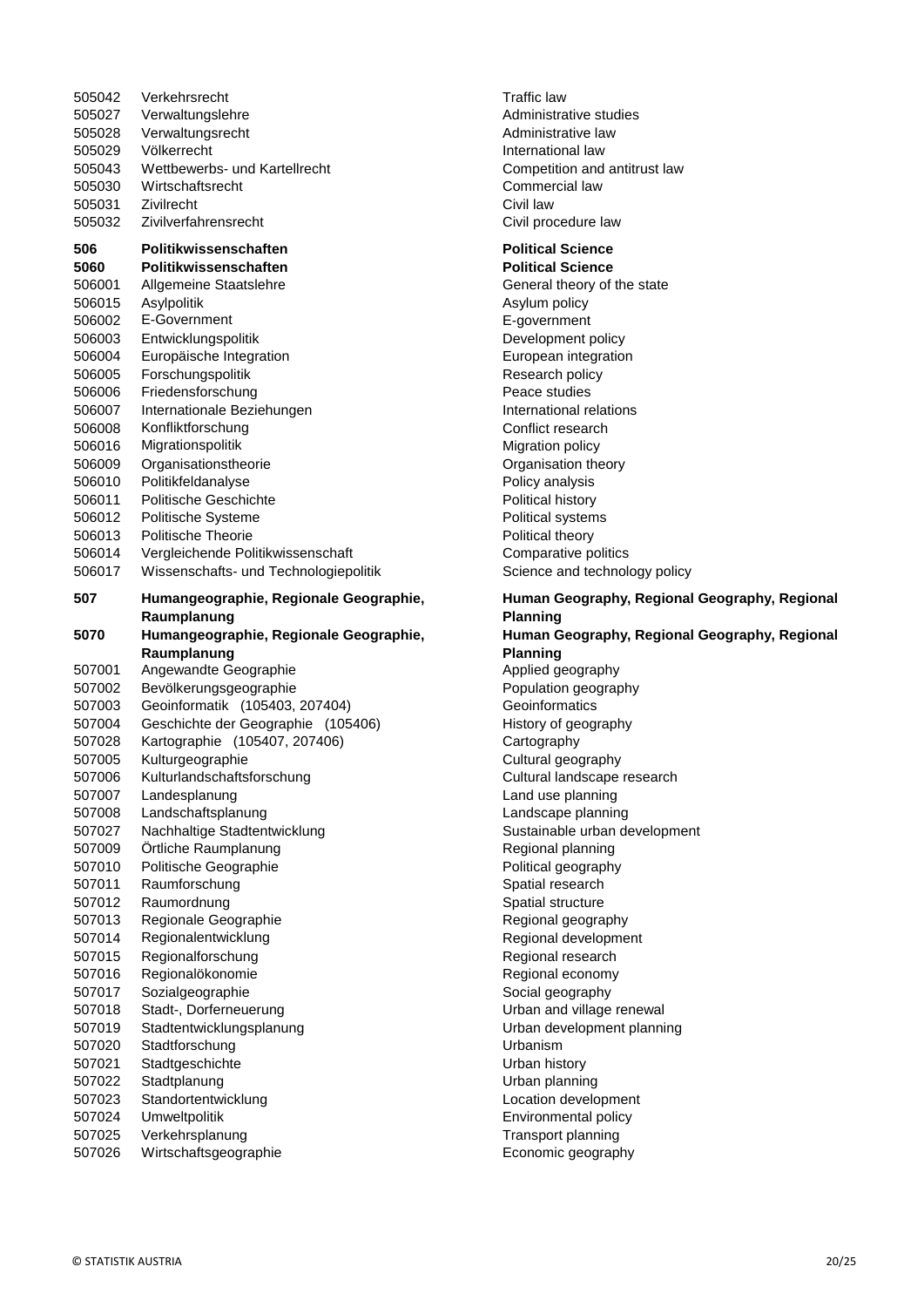| 508              | Medien- und Kommunikationswissenschaften | <b>Media and C</b>        |
|------------------|------------------------------------------|---------------------------|
| 5080             | Medien- und Kommunikationswissenschaften | <b>Media and C</b>        |
| 508001           | Archivwesen                              | Archive studi             |
| 508002           | Audiovisuelle Medien (202002)            | Audiovisual r             |
| 508003           | Bibliothekswissenschaft                  | Library scien             |
| 508004           | Interkulturelle Kommunikation            | Intercultural             |
| 508005           | Journalistik                             | Journalism                |
| 508006           | Kommunikationstheorie                    | Communicat                |
| 508007           | Kommunikationswissenschaft               | Communicat                |
| 508008           | Medienanalyse                            | Media analys              |
| 508019           | Medienethik                              | Media ethics              |
| 508009           | Medienforschung                          | Media resear              |
| 508010           | Mediengeschichte                         | Media history             |
| 508011           | Medientheorie                            | Media theory              |
| 508012           | Medienwirkungsforschung                  | Media impac               |
| 508017           | Organisationskommunikation               | Organisation              |
| 508020           | Politische Kommunikation                 | Political com             |
| 508013           | <b>Public Relations</b>                  | Public relatio            |
|                  | Publizistik                              | Journalism                |
| 508014           |                                          |                           |
| 508018           | Rezeptionsforschung                      | Reception re              |
| 508015           | Wirtschaftskommunikation                 | <b>Business cor</b>       |
| 508016           | Wissenschaftskommunikation               | Science com               |
| 509              | Andere Sozialwissenschaften              | <b>Other Social</b>       |
| 5090             | Andere Sozialwissenschaften              | <b>Other Social</b>       |
| 509001           | Aktionsforschung                         | Action resea              |
| 509002           | <b>Disability Studies</b>                | Disability stu            |
| 509023           | Entwicklungsforschung                    | Developmen <sup>®</sup>   |
| 509003           | Entwicklungszusammenarbeit               | Developmen <sup>®</sup>   |
| 509004           | Evaluationsforschung                     | Evaluation re             |
| 509005           | Gerontologie (302020)                    | Gerontology               |
| 509006           | Geschichte der Sozialwissenschaften      | History of so             |
| 509007           | Graffiti-Forschung                       | Graffiti resea            |
| 509008           | Kinderforschung, Jugendforschung         | Child researd             |
| 509020           | Militärethik                             | Military ethics           |
| 509009           | Militärstrategische Forschung            | Military strate           |
| 509021           | Militärwissenschaft                      | Military scien            |
| 509010           | Minderheitenforschung                    | Minority rese             |
| 509011           | Organisationsentwicklung                 | Organisation              |
| 509022           | Polemologie                              | Polemology                |
| 509024           | Sicherheitsforschung                     | Security rese             |
| 509012           | Sozialpolitik                            | Social policy             |
| 509013           | Sozialstatistik                          | Social statist            |
| 509014           | Spielforschung                           | Game resear               |
| 509025           | Technikforschung                         | Technology s              |
| 509015           | Unfallforschung                          | Accident rese             |
| 509016           | Verkehrswirtschaft (201307)              | Transport ec              |
|                  | Wissenschaftsforschung                   |                           |
| 509017           |                                          | Social studie             |
| 509018<br>509019 | Wissensmanagement<br>Zukunftsforschung   | Knowledge n<br>Futurology |
|                  |                                          |                           |
| 6                | <b>GEISTESWISSENSCHAFTEN</b>             | <b>HUMANITIES</b>         |
| 601              | Geschichte, Archäologie                  | History, Arcl             |
| 6010             | Geschichte, Archäologie                  | <b>History, Arc</b>       |
| 601001           | Alte Geschichte                          | Ancient histo             |
| 601002           | Altertumskunde                           | Classical stu             |
| 601003           | Archäologie                              | Archaeology               |
| 601024           | Archäologische Prospektion               | Archaeologic              |
| 601004           | Epigraphik                               | Epigraphy                 |
| 601005           | Europäische Geschichte                   | European his              |
| 601025           | Experimentelle Archäologie               | Experimental              |
| 601006           | Frühgeschichte                           | Early history             |
|                  |                                          |                           |

## 601007 Geschichtliche Landeskunde Historical regional studies

#### **508 Medien- und Kommunikationswissenschaften Media and Communication Sciences Media and Communication Sciences**

Archive studies Audiovisual media Library science Intercultural communication **Journalism** Communication theory Communication science Media analysis Media ethics Media research Media history Media theory Media impact studies Organisational communication Political communication Public relations 508014 Publizistik Journalism Reception research Business communication Science communication

### **Other Social Sciences**

**Other Social Sciences** Action research Disability studies Development research Development cooperation Evaluation research Gerontology History of social sciences Graffiti research Child research, youth research Military ethics Military strategic research Military science Minority research Organisational development Polemology Security research Social policy Social statistics Game research Technology studies Accident research Transport economics Social studies of science Knowledge management **Futurology** 

### **6 GEISTESWISSENSCHAFTEN HUMANITIES**

## **History, Archaeology History, Archaeology** Ancient history **Classical studies** Archaeology Archaeological prospection **Epigraphy** European history Experimental archaeology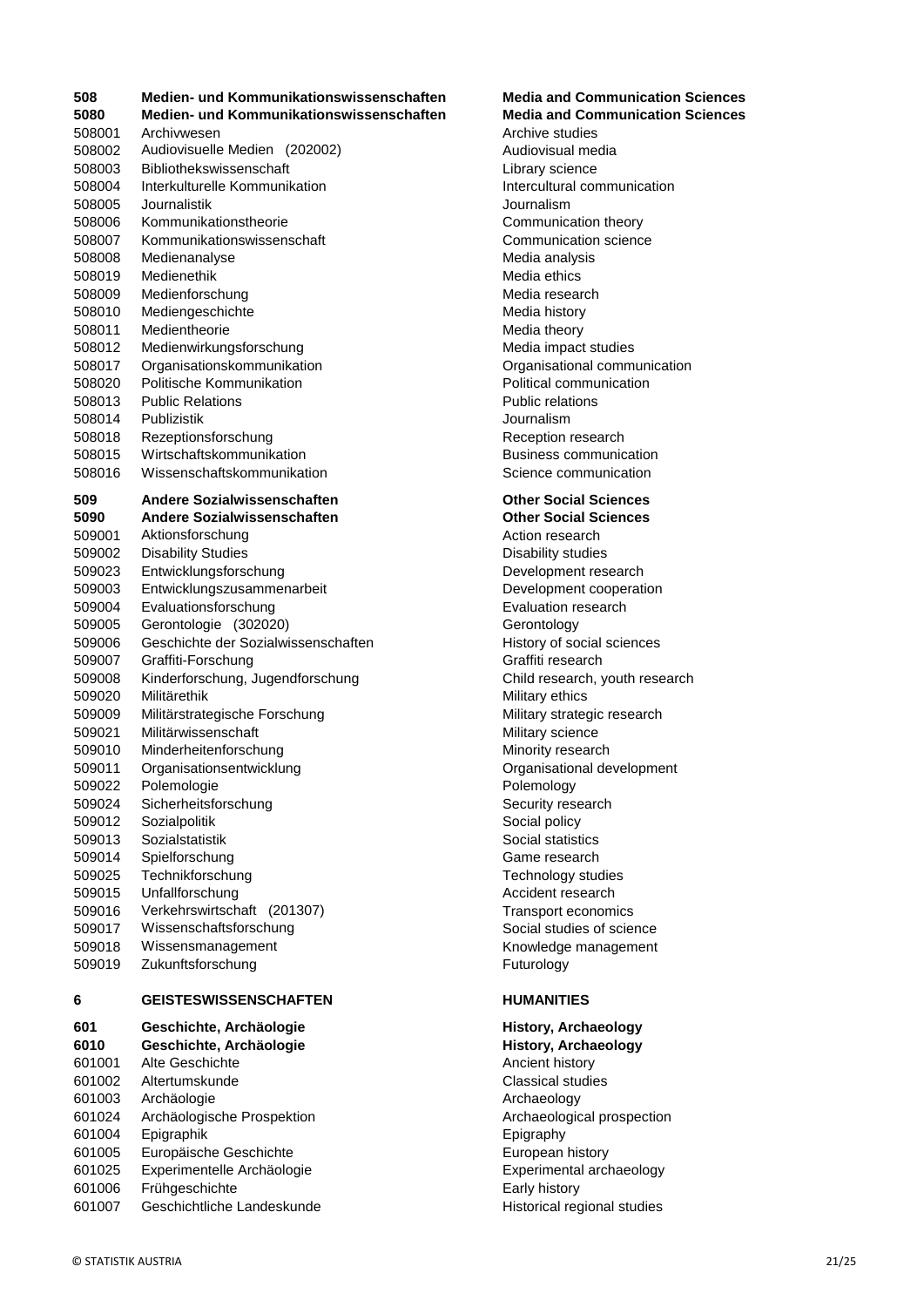601008 Geschichtswissenschaft Science of history Science of history 601023 Globalgeschichte Global history 601009 Historische Hilfswissenschaften Historical auxiliary sciences 601010 Klassische Archäologie Classical archaeology 601011 Kodikologie Codicology 601012 Mittelalterliche Geschichte Medieval history 601013 Museologie **Museology** Museology 601014 Neuere Geschichte Modern history Modern history 601015 Numismatik **Numismatics** Numismatics 601016 Österreichische Geschichte **Austrian Geschichte** Austrian history 601017 Paläographie Palaeography 601018 Papyrologie **Papyrology** 601019 Quellenkunde Source studies 601020 Regionalgeschichte Regional history 601021 Urgeschichte **Prehistory** Prehistory 601026 Virtuelle Archäologie Virtual archeology 601027 Wüstungsforschung Deserted settlement research 601022 Zeitgeschichte Contemporary history **602 Sprach- und Literaturwissenschaften Linguistics and Literature 6020 Sprach- und Literaturwissenschaften Linguistics and Literature** 602001 Afrikanistik African studies 602002 Ägyptologie Egyptology 602003 Allgemeine Literaturwissenschaft General literature studies 602004 Allgemeine Sprachwissenschaft General linguistics 602056 Altorientalistik Ancient Oriental studies 602005 Amerikanistik American studies 602006 Angewandte Literaturwissenschaft Applied literature studies 602007 Angewandte Sprachwissenschaft **Applied Inquistics** Applied linguistics 602008 Anglistik English studies 602009 Arabistik Arabic studies 602010 Byzantinistik Byzantine studies 602011 Computerlinguistik Computational linguistics 602012 Finno-Ugristik Finno-Ugrian studies 602013 Gebärdensprachforschung Sign language research 602014 Germanistik German studies 602015 Gräzistik Greek studies 602016 Hermeneutik (603106) **Hermeneutics** Hermeneutics 602057 Historische Linguistik Historical Inguistics Historical linguistics 602017 Indogermanistik Indo-European studies 602018 Indologie **Indology** 602019 Iranistik Iranian studies 602020 Japanologie Japanese studies 602021 Jiddistik Yiddish studies 602022 Judaistik Jewish studies 602023 Keltologie Celtic studies 602024 Klassische Philologie Classical philology 602025 Klinische Linguistik Clinical linguistics 602026 Kognitive Linguistik Cognitive linguistics 602027 Koptologie Coptic studies 602028 Koreanistik Korean studies 602058 Korpuslinguistik Corpus linguistics 602029 Latinistik Latin studies 602030 Lexikographie Lexicography 602031 Literaturgeschichte History of literature History of literature 602032 Mundartforschung Dialectology 602033 Namenforschung Communication Christian Christian Christian Christian Christian Christian Christian Christian 602034 Nederlandistik Dutch studies 602035 Neogräzistik Modern Greek studies 602036 Neurolinguistik Neurolinguistics 602037 Orientalistik Oriental studies 602055 Patholinguistik Patholinguistics 602038 Phonetik **Phonetics**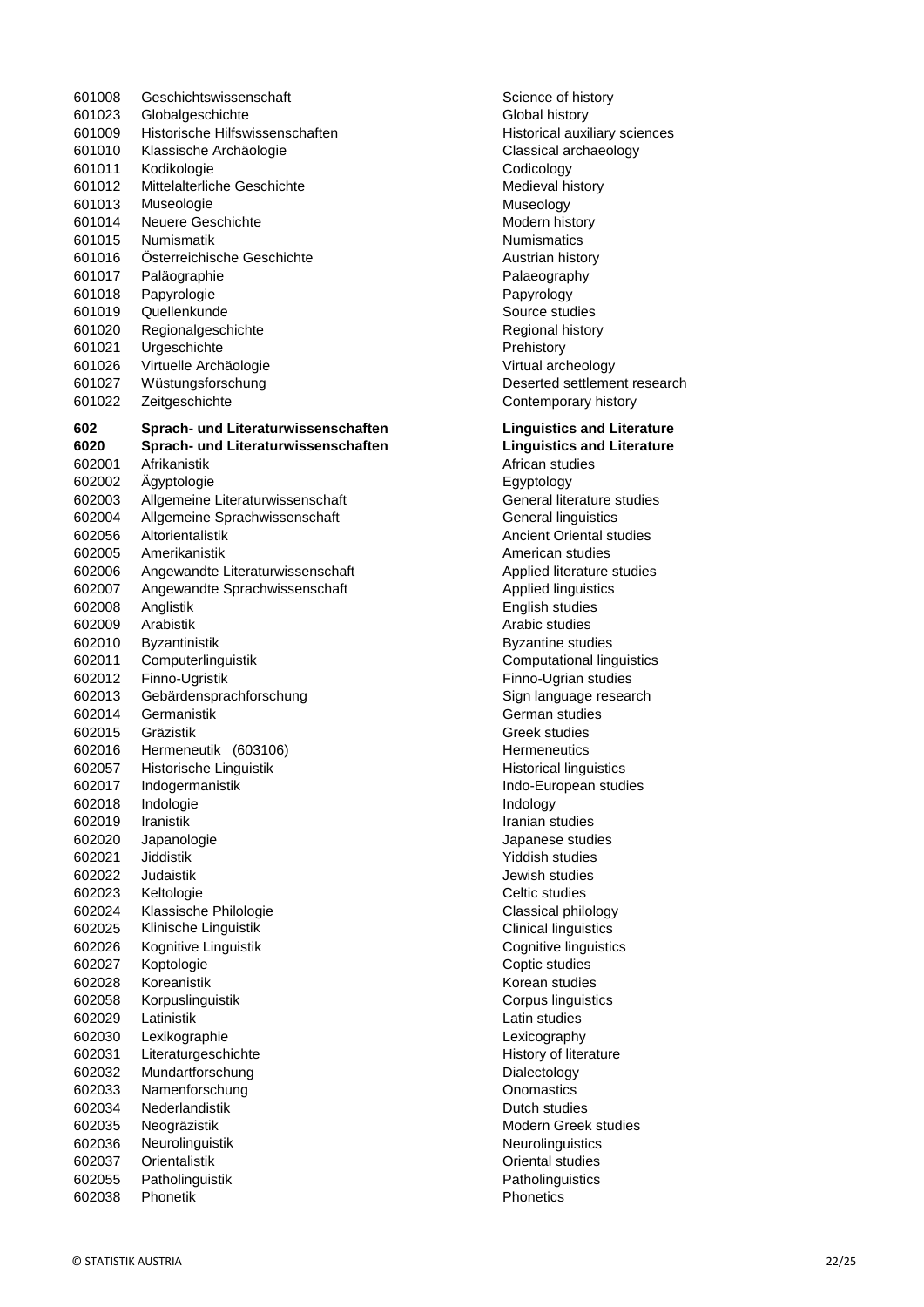Phonologie Phonology Psycholinguistik Psycholinguistics 602041 Rhetorik Rhetoric Rhetoric Rhetoric Rhetoric Romanistik Romance studies 602059 Schreibwissenschaft Writing studies 602043 Semiotik Semiotics Semitistik Semitic studies 602045 Sinologie Sinology Skandinavistik Scandinavian studies Slawistik Slavonic studies Soziolinguistik Sociolinguistics Terminologielehre Terminology science Tibetologie Tibetan studies Translationswissenschaft Translation studies Turkologie Turkish studies Vergleichende Literaturwissenschaft Comparative literature studies Vergleichende Sprachwissenschaft Comparative linguistics **Philosophie, Ethik, Religion Philosophy, Ethics, Religion Philosophie, Ethik Philosophy, Ethics** Ästhetik Aesthetics Erkenntnistheorie Epistemology 603103 Ethik Ethics 603104 Geschichte der Philosophie History of philosophy Geschichtsphilosophie Philosophy of history 603106 Hermeneutik (602016) **Hermeneutics** Hermeneutics Ideologiekritik Critique of ideology Interkulturelle Philosophie Intercultural philosophy Kulturphilosophie Cultural philosophy Logik Logic 603125 Metaethik Metaethics 603110 Metaphysik metaphysics and the metaphysics of the metaphysics of the metaphysics of the metaphysics of the metaphysics of the metaphysics of the metaphysics of the metaphysics of the metaphysics of the metaphysics o 603111 Naturphilosophie Natural philosophy 603112 Phänomenologie **Phanomenology** Phenomenology 603113 Philosophie **Philosophie** Philosophy Philosophie des Geistes Philosophy of mind Philosophische Anthropologie Philosophical anthropology Politische Philosophie Political philosophy Rechtsphilosophie Philosophy of law Religionsphilosophie Philosophy of religion 603119 Sozialphilosophie Social philosophy Sprachphilosophie Philosophy of language 603121 Staatsphilosophie **Example 2018** Political philosophy Technikphilosophie Philosophy of technology 603123 Wissenschaftsgeschichte History of science Wissenschaftstheorie Theory of science **Theologie Theology** Alttestamentliche Bibelwissenschaft Old Testament studies Christliche Archäologie Christian archaeology Christliche Philosophie Christian philosophy 603204 Christliche Soziallehre Christian social doctrine Dogmatische Theologie Dogmatic theology Fundamentaltheologie Fundamental theology 603207 Homiletik Homiletics Interkulturelle Theologie Intercultural theology Kanonisches Recht Canon law 603210 Katechetik Catechetics Catechetics Catechetics Kirchengeschichte Church history 603212 Liturgiewissenschaft Liturgical studies 603213 Moraltheologie methods and theology 603214 Neutestamentliche Bibelwissenschaft New Testament studies Ökumenische Theologie Ecumenical theology Pastoralpsychologie Pastoral psychology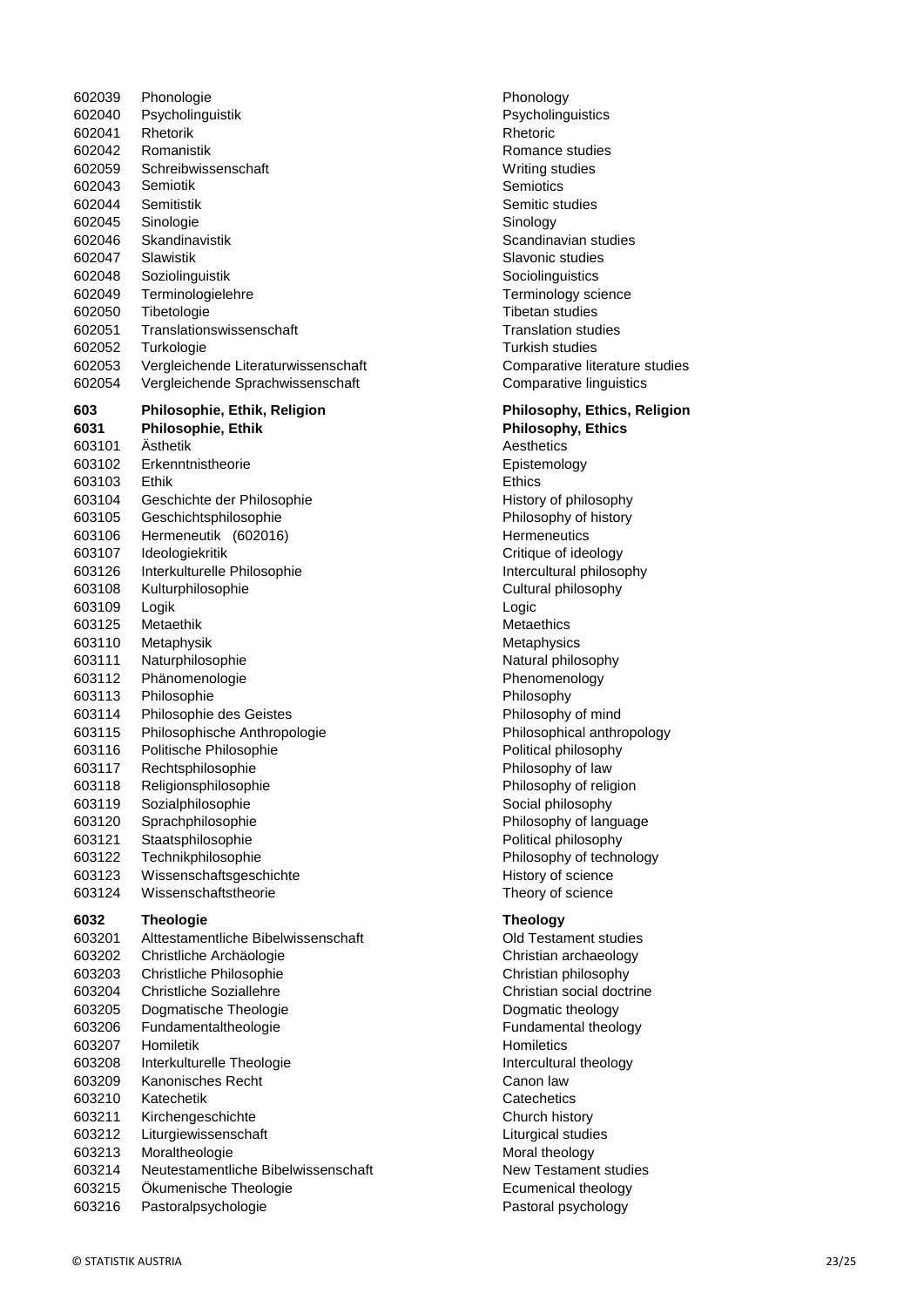| 603217 | Pastoraltheologie                          | Pastoral tl     |
|--------|--------------------------------------------|-----------------|
| 603218 | Patrologie                                 | Patrology       |
| 603219 | Praktische Theologie                       | Practical t     |
| 603220 | Seelsorge                                  | Pastoral c      |
| 603221 | Spirituelle Theologie                      | Spiritual tl    |
| 603222 | Systematische Theologie                    | Systemati       |
| 603223 | Theologische Anthropologie                 | Theologic       |
| 6039   | Sonstige Religion, Religionswissenschaften | Religion,       |
| 603901 | Atheismus                                  | Atheism         |
| 603902 | <b>Buddhismus</b>                          | <b>Buddhism</b> |
| 603903 | Exegese                                    | Exegesis        |
| 603904 | <b>Hinduismus</b>                          | Hinduism        |
| 603905 | Islam                                      | Islam           |
| 603906 | Jüdische Religion                          | Jewish rel      |
| 603907 | Kirchenrecht                               | Church la       |
| 603908 | Religionsgeschichte                        | History of      |
| 603910 | Religionspsychologie                       | Psycholog       |
| 603909 | Religionswissenschaft                      | Religious       |
| 604    | Kunstwissenschaften                        | Arts            |
| 6040   | Kunstwissenschaften                        | Arts            |
| 604001 | Angewandte Kunst                           | Applied ar      |
| 604002 | Architektonische Gestaltung                | Architectu      |
| 604003 | Aufführungspraxis                          | Performar       |
| 604004 | <b>Bildende Kunst</b>                      | Fine arts       |
| 604005 | Bühnengestaltung                           | Stage des       |
| 604006 | Darstellende Kunst                         | Performin       |
| 604007 | Denkmalpflege                              | Historic pr     |
| 604008 | Design                                     | Design          |
| 604038 | Digitale Kunst                             | Digital arts    |
| 604009 | Ethnomusikologie                           | Ethnomus        |
| 604010 | Filmgestaltung                             | Film desig      |
| 604011 | Filmwissenschaft                           | Film studi      |
| 604012 | Fotografie                                 | Photograp       |
| 604013 | Gartenkunst                                | Garden ar       |
| 604014 | Gesang                                     | Singing         |
| 604031 | Historische Technologie                    | Historical      |
| 604015 | <b>Industrial Design</b>                   | Industrial      |
| 604032 | Instrumentalstudien                        | Instrumen       |
| 604016 | Jazzforschung                              | Jazz studi      |
| 604017 | Kirchenmusik                               | Church m        |
| 604033 | Komposition                                | Compositi       |
| 604018 | Konservierung und Restaurierung            | Conservat       |
| 604019 | Kunstgeschichte                            | Art history     |
| 604020 | Kunsttheorie                               | Art theory      |
| 604021 | Medienkunst                                | Media arts      |
| 604022 | Musikgeschichte                            | Music hist      |
| 604034 | Musiktheater                               | Music the       |
| 604023 | Musiktheorie                               | Music the       |
| 604024 | Musikwissenschaft                          | Musicolog       |
| 604035 | Orgelforschung                             | Organ res       |
| 604025 | Popularmusikforschung                      | Popular m       |
| 604036 | Provenienzforschung                        | Provenan        |
| 604026 | Raumkunst                                  | Spatial art     |
| 604037 | Sammlungspflege                            | Collection      |
| 604027 | Szenographie                               | Scenogra        |
| 604028 | Tanzwissenschaft                           | Dance stu       |
| 604029 | Theaterwissenschaft                        | Theatre st      |
| 604030 | Volksmusikforschung                        | Folk musi       |

Pastoral theology Patrology Practical theology Pastoral care Spiritual theology Systematic theology Theological anthropology

# **6 haften Religion, Religious Studies not elsewhere classified** Exegesis<br>Hinduism Jewish religion Church law History of religion Psychology of religion Religious studies Applied arts Architectural design

Performance practice Fine arts Stage design Performing arts Historic preservation Digital arts Ethnomusicology Film design Film studies Photography Garden art Historical technology Industrial design Instrumental studies Jazz studies Church music **Composition** Conservation, restoration Art history Art theory Media arts Music history Music theatre Music theory Musicology Organ research Popular music studies Provenance research Spatial arts Collection care Scenography Dance studies Theatre studies Folk music research